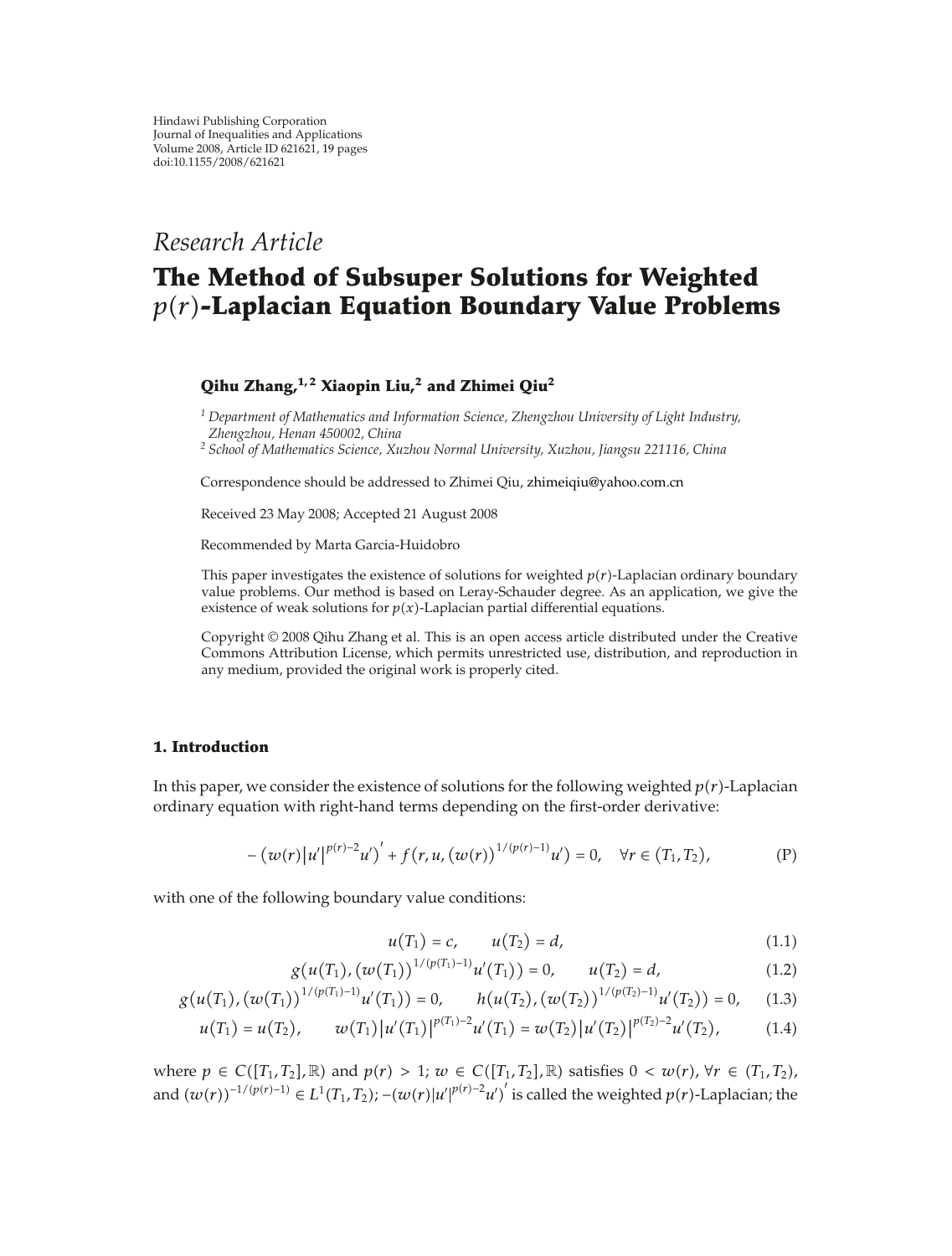2 Journal of Inequalities and Applications

 $w(T_1)$ <sup>1/ $(p(T_1)-1)$ </sup>**u'** $(T_1)$  means  $\lim_{r\to T_1^+} (w(r))^{1/(p(r)-1)}$ **u'** $(r)$  exists and

$$
\left(w(T_1)\right)^{1/(p(T_1)-1)}u'(T_1) := \lim_{r \to T_1^+} \left(w(r)\right)^{1/(p(r)-1)}u'(r),\tag{1.5}
$$

similarly

$$
\left(w(T_2)\right)^{1/(p(T_2)-1)}u'(T_2) := \lim_{r \to T_2^-} \left(w(r)\right)^{1/(p(r)-1)}u'(r); \tag{1.6}
$$

where  $g(x, y)$  and  $h(x, y)$  are continuous and increasing in *y* for any fixed *x*, respectively.

The study of differential equations and variational problems with nonstandard  $p(r)$ growth conditions is a new and interesting topic. Many results have been obtained on these kinds of problem, for example, [1–18]. If  $w(r) \equiv p(r) \equiv p$  (a constant), (P) is the well-known p-Laplacian problem. Because of the nonhomogeneity of  $p(x)$ -Laplacian,  $p(x)$ -Laplacian problems are more complicated than those of *p*-Laplacian, many methods and results for  $p$ -Laplacian problems are invalid for  $p(x)$ -Laplacian problems. For example,

(1) if  $\Omega \subset \mathbb{R}^n$  is an open bounded domain, then the Rayleigh quotient

$$
\lambda_{p(x)} = \inf_{u \in W_0^{1,p(x)}(\Omega) \setminus \{0\}} \frac{\int_{\Omega} (1/p(x)) |\nabla u|^{p(x)} dx}{\int_{\Omega} (1/p(x)) |u|^{p(x)} dx}
$$
(1.7)

is zero in general, and only under some special conditions  $\lambda_{p(x)} > 0$  (see [4]), but the fact that  $\lambda_p$  > 0 is very important in the study of *p*-Laplacian problems. In [19], the author considers the existence and nonexistence of positive weak solution to the following quasilinear elliptic system:

$$
-\Delta_p u = \lambda f(u, v) = \lambda u^{\alpha} v^{\gamma} \text{ in } \Omega,
$$
  

$$
-\Delta_q v = \lambda g(u, v) = \lambda u^{\delta} v^{\beta} \text{ in } \Omega,
$$
  

$$
u = v = 0 \text{ on } \partial \Omega,
$$
 (S)

the first eigenfunction is used to constructing the subsolution of problem (S) successfully. On the  $p(x)$ -Laplacian problems, maybe  $p(x)$ -Laplacian does not have the first eigenvalue and the first eigenfunction. Because of the nonhomogeneity of  $p(x)$ -Laplacian, the first eigenfunction cannot be used to construct the subsolution of  $p(x)$ -Laplacian problems, even if the first eigenfunction of  $p(x)$ -Laplacian exists.On the existence of solutions for  $p(x)$ -Laplacian equations Dirichlet problems via subsuper solution methods, we refer to [13, 14];

(2) if  $w(r) \equiv p(r) \equiv p$  (a constant) and  $-\Delta_p u > 0$ , then *u* is concave, this property is used extensively in the study of one-dimensional *p*-Laplacian problems, but it is invalid for  $-\Delta_{p(r)}$ . It is another difference on  $-\Delta_p$  and  $-\Delta_{p(r)} := -(|u'|^{p(r)-2}u'')'$ ;

(3) on the existence of solutions of the typical  $p(r)$ -Laplacian problem:

$$
-(|u'|^{p(r)-2}u')' = |u|^{q(r)-2}u + C, \quad r \in (0,1),
$$
\n(1.8)

because of the nonhomogeneity of  $p(t)$ -Laplacian, when we use critical point theory to deal with the existence of solutions, we usually need the corresponding functional is coercive or satisfy Palais-Smale conditions. If  $1 \le \max_{r \in [0,1]} q(r) < \min_{r \in [0,1]} p(r)$ , then the corresponding functional is coercive, if  $\max_{r \in [0,1]} p(r) < \min_{r \in [0,1]} q(r)$ , then the corresponding functional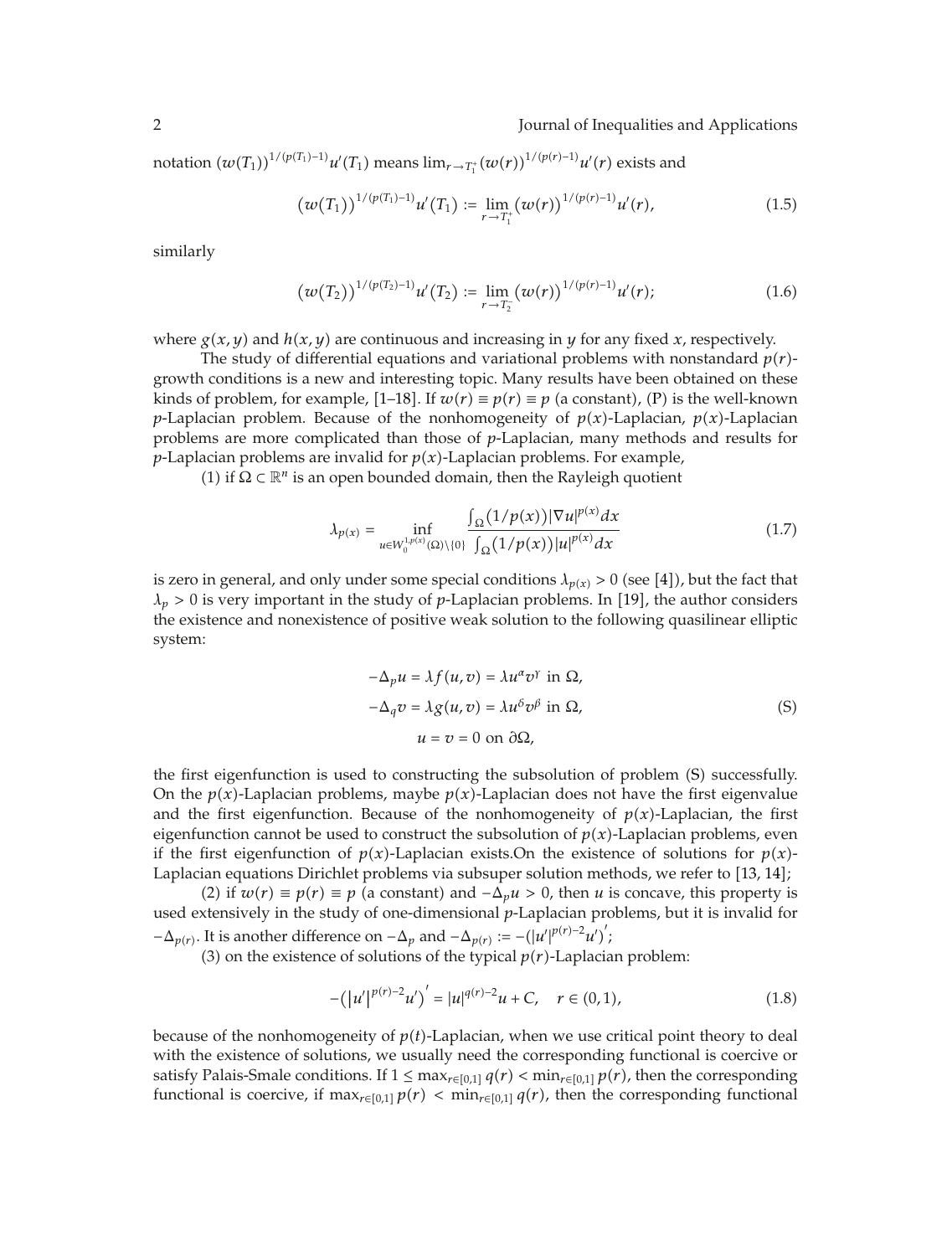satisfies Palais-Smale conditions (see [3]). But if  $\min_{r \in [0,1]} p(r) \leq q(r) \leq \max_{r \in [0,1]} p(r)$ , one can see that the corresponding functional is neither coercive nor satisfying Palais-Smale conditions, the results on this case are rare.

There are many papers on the existence of solutions for *p*-Laplacian boundary value problems via subsuper solution method (see [20–24]). But results on the sub-super-solution method for  $p(x)$ -Laplacian equations and systems are rare. In this paper, when  $p(r)$  is a general function, we establish several sub-super-solution theorems for the existence of solutions for weighted  $p(r)$ -Laplacian equation with Dirichlet, Robin, and Periodic boundary value conditions. Moreover, the case of  $\min_{r \in [0,1]} p(r) \le q(r) \le \max_{r \in [0,1]} p(r)$  is discussed. Our results partially generalize the results of [13, 14, 20, 25].

Let  $T_1 < T_2$  and  $I = [T_1, T_2]$ , the function  $f : I \times \mathbb{R} \times \mathbb{R} \rightarrow \mathbb{R}$  is assumed to be Caratheodory, by this we mean the following:

- (i) for almost every *t* ∈ *I*, the function *f*(*t*, ·*,* ·) is continuous;
- (ii) for each  $(x, y) \in \mathbb{R} \times \mathbb{R}$ , the function  $f(\cdot, x, y)$  is measurable on *I*;
- (iii) for each  $\rho > 0$ , there is a  $\alpha_{\rho} \in L^1(I, \mathbb{R})$  such that, for almost every  $t \in I$  and every  $(x, y) \in \mathbb{R} \times \mathbb{R}$  with  $|x| \le \rho$ ,  $|y| \le \rho$ , one has

$$
|f(t, x, y)| \le \alpha_{\rho}(t). \tag{1.9}
$$

We set  $C = C(I, \mathbb{R})$ ,  $C^1 = \{u \in C \mid u' \text{ is continuous in } (T_1, T_2)$ ,  $\lim_{r \to T_1^+} w(r) |u'|^{p(r)-2} u'(r)$ and  $\lim_{r \to T_2^-} w(r) |u'|^{p(r)-2} u'(r)$  exist}. Denote  $||u||_0 = \sup_{r \in (T_1,T_2)} |u(r)|$  and  $||u||_1 = ||u||_0 +$  $\|(w(r))^{1/(p(r)-1)}u'\|_0$ . The spaces *C* and *C*<sup>1</sup> will be equipped with the norm  $\|\cdot\|_0$  and  $\|\cdot\|_1$ , respectively.

We say a function  $u: I \to \mathbb{R}$  is a solution of (P), if  $u \in C^1$  and  $w(r)|u'|^{p(r)-2}u'(r)$  is absolutely continuous and satisfies (P) almost every on *I*.

Functions *α*,  $β ∈ C<sup>1</sup>$  are called subsolution and supersolution of (P), if  $|α'|^{p(r)-2}α'(r)$  and  $|\beta'|^{p(r)-2}\beta'(r)$  are absolutely continuous and satisfy

$$
-(w(r)|\alpha'|^{p(r)-2}\alpha')' + f(r,\alpha,(w(r))^{1/(p(r)-1)}\alpha') \le 0, \text{ a.e. on } I,
$$
  
-(w(r)|\beta'|^{p(r)-2}\beta')' + f(r,\beta,(w(r))^{1/(p(r)-1)}\beta') \ge 0, \text{ a.e. on } I. (1.10)

Throughout this paper, we assume that  $\alpha \leq \beta$  are subsolution and supersolution, respectively. Denote

$$
\Omega_0 = \{ (t, x) \mid t \in I, x \in [\alpha(t), \beta(t)] \},\
$$
  
\n
$$
\Omega_1 = \{ (t, x, y) \mid t \in I, x \in [\alpha(t), \beta(t)], y \in \mathbb{R} \}.
$$
\n(1.11)

We also assume that

 $(H_1)$   $|f(t, x, y)| \leq A_1(t, x)K_1(t, x, y) + A_2(t, x)K_2(t, x, y)$ , for all  $(t, x, y) \in \Omega_1$ , where  $A_i(t, x)$  (*i* = 1, 2) are positive value and continuous on  $\Omega_0$ ,  $K_i(t, x, y)$  (*i* = 1, 2) are positive value and continuous on  $\Omega_1$ .

(H<sub>2</sub>) There exist positive numbers  $M_1$  and  $M_2$  such that  $K_1(t, x, y) \le |y|\phi(|y|)$ ,  $K_2(t, x, y) \le M_1\phi(|y|)$ , for  $|y| \ge M_2$ , where  $\phi \in C([1, +\infty), [1, +\infty))$  is increasing and satisfies  $\int_{1}^{+\infty} (1/\phi(y^{1/(p^2-1)})) dy = \infty$ , where  $p^- = \min_{r \in I} p(r)$ .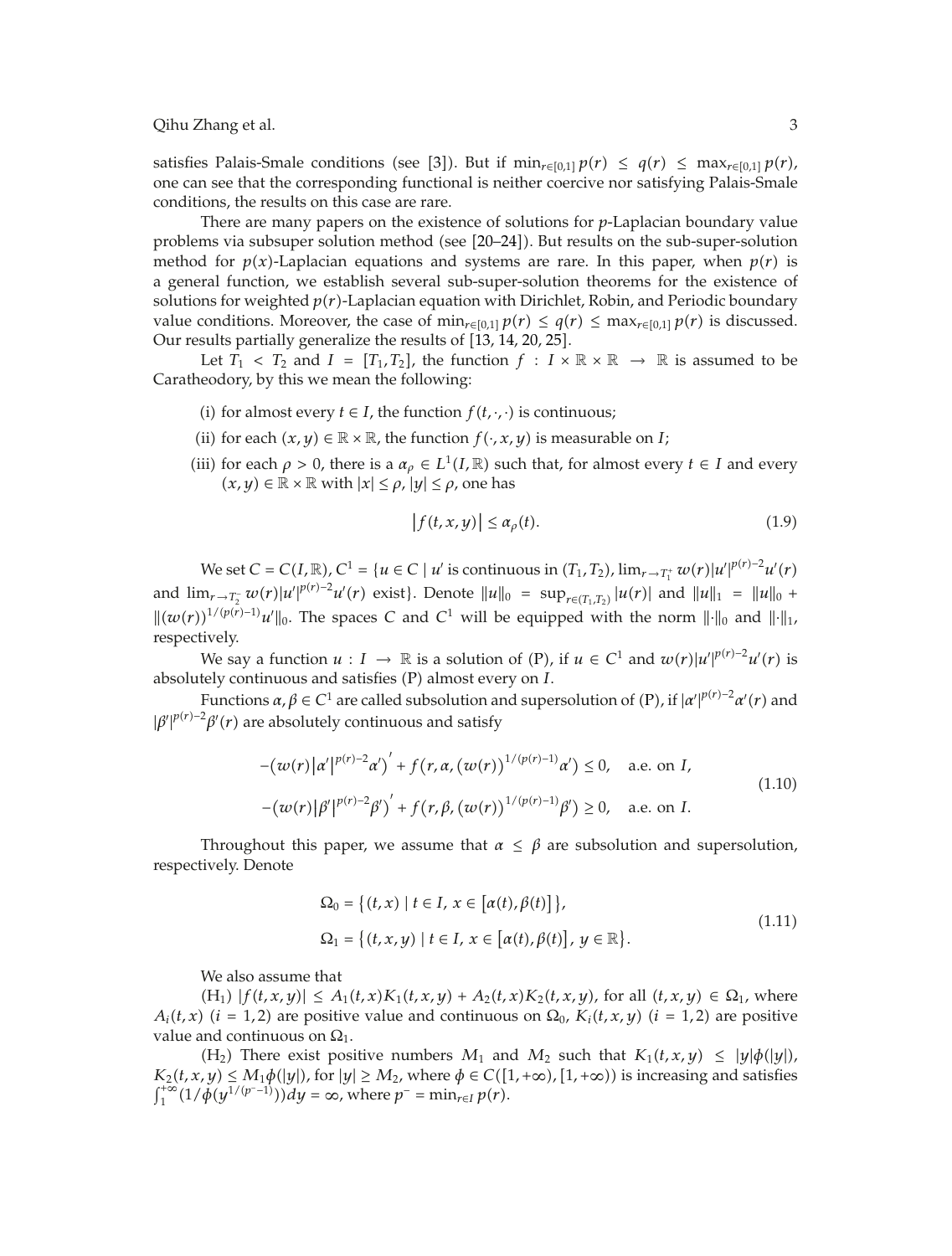Our main results are as the following theorem.

**Theorem 1.1.** If f is Caratheodory and satisfies  $(H_1)$  and  $(H_2)$ ,  $\alpha$  and  $\beta$  satisfy  $\alpha(T_1) \leq c \leq \beta(T_1)$ ,  $\alpha(T_2) \leq d \leq \beta(T_2)$ , then (P) with (1.1) possesses a solution.

**Theorem 1.2.** If f is Caratheodory and satisfies  $(H_1)$  and  $(H_2)$ ,  $\alpha$  and  $\beta$  satisfy  $\alpha(T_2) \leq d \leq \beta(T_2)$ , *and*

$$
g(\alpha(T_1), (\omega(T_1))^{1/(p(T_1)-1)}\alpha'(T_1)) \geq 0 \geq g(\beta(T_1), (\omega(T_1))^{1/(p(T_1)-1)}\beta'(T_1)), \qquad (1.12)
$$

*then* (P) with (1.2) possesses a solution.

**Theorem 1.3.** *If f is Caratheodory and satisfies (H<sub>1</sub>) and (H<sub>2</sub>),*  $\alpha$  *and*  $\beta$  *satisfy* 

$$
g(\alpha(T_1), (\omega(T_1))^{1/(p(T_1)-1)}\alpha'(T_1)) \ge 0 \ge g(\beta(T_1), (\omega(T_1))^{1/(p(T_1)-1)}\beta'(T_1)),
$$
  
\n
$$
h(\alpha(T_2), (\omega(T_2))^{1/(p(T_2)-1)}\alpha'(T_2)) \le 0 \le h(\beta(T_2), (\omega(T_2))^{1/(p(T_2)-1)}\beta'(T_2)),
$$
\n(1.13)

*then* (P) with (1.3) possesses a solution.

**Theorem 1.4.** *If*  $f$  *is Caratheodory and satisfies*  $(H_1)$  *and*  $(H_2)$ *,*  $\alpha$  *and*  $\beta$  *satisfy* 

$$
\alpha(T_1) = \alpha(T_2) < \beta(T_1) = \beta(T_2),
$$
\n
$$
w(T_1) |\alpha'(T_1)|^{p(T_1)-2} \alpha'(T_1) \geq w(T_2) |\alpha'(T_2)|^{p(T_2)-2} \alpha'(T_2),
$$
\n
$$
w(T_1) |\beta'(T_1)|^{p(T_1)-2} \beta'(T_1) \leq w(T_2) |\beta'(T_2)|^{p(T_2)-2} \beta'(T_2),
$$
\n
$$
(1.14)
$$

*then* (P) with (1.4) possesses a solution.

As an application, we consider the existence of weak solutions for the following  $p(x)$ -Laplacian partial differential equation:

$$
-\text{div}\left(|\nabla u|^{p(x)-2}\nabla u\right) + f(x, u, |x|^{(n-1)/(p(x)-1)}|\nabla u|\right) = 0, \quad \forall x \in \Omega,
$$
 (1.15)

where  $\Omega$  is a bounded symmetric domain in  $\mathbb{R}^n$ ,  $p \in C(\overline{\Omega}; \mathbb{R})$  is radially symmetric. We will write  $p(x) = p(|x|) = p(r)$ , and  $p(r)$  satisfies  $1 < p(r) \in C$ ,  $f \in C(\overline{\Omega} \times \mathbb{R} \times \mathbb{R}, \mathbb{R})$  is radially symmetric with respect to *x*, namely,  $f(x, u, v) = f(|x|, u, v) = f(r, u, v)$ , and  $f$  satisfies the Caratheodory condition.

#### **2. Preliminary**

Denote  $\varphi(r, x) = |x|^{p(r)-2}x$ ,  $\forall (r, x) \in I \times \mathbb{R}$ . Obviously,  $\varphi$  has the following properties.

**Lemma 2.1.** *ϕ is a continuous function and satisfies*

- (i) for any  $r \in [T_1, T_2]$ ,  $\varphi(r, \cdot)$  is strictly increasing;
- (ii)  $\varphi(r, \cdot)$  *is a homeomorphism from*  $\mathbb R$  *to*  $\mathbb R$  *for any fixed*  $r \in I$ *.*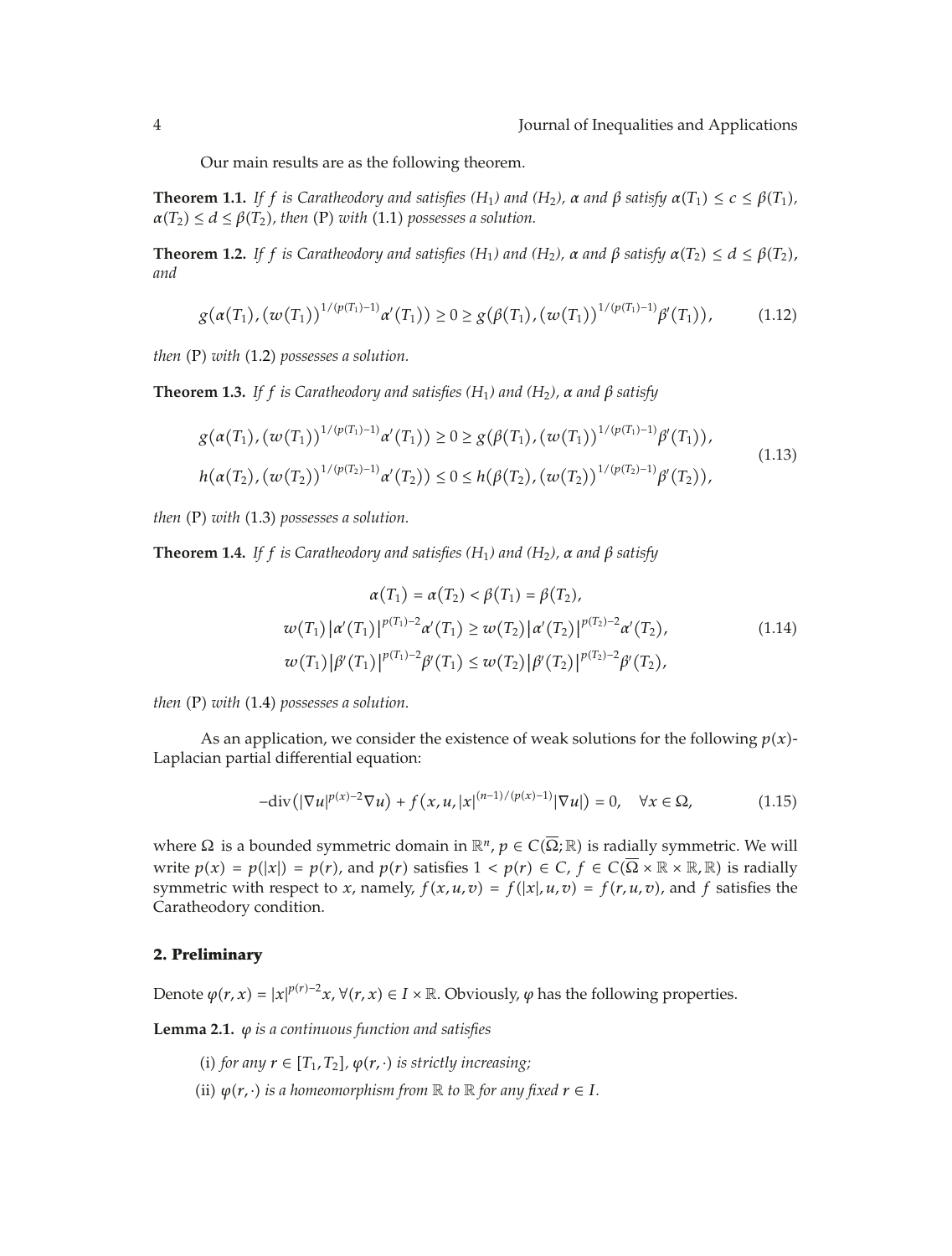For any fixed  $r \in I$ , denote  $\varphi^{-1}(r, \cdot)$  as

$$
\varphi^{-1}(r,x) = |x|^{(2-p(r))/(p(r)-1)}x, \quad \text{for } x \in \mathbb{R} \setminus \{0\}, \varphi^{-1}(r,0) = 0. \tag{2.1}
$$

It is clear that  $\varphi^{-1}(r, \cdot)$  is continuous and send bounded sets into bounded sets. Let us now consider the simple problem

$$
\left(w(r)\varphi(r,u'(r))\right)' = f(r),\tag{2.2}
$$

with boundary value condition (1.1), where  $f \in L^1$ . If *u* is a solution of (2.2) with (1.1), by integrating (2.2) from  $T_1$  to  $r$ , we find that

$$
w(r)\varphi(r, u'(r)) = w(T_1)\varphi(T_1, u'(T_1)) + \int_{T_1}^r f(t)dt.
$$
 (2.3)

Denote

$$
F(f)(r) = \int_{T_1}^r f(t)dt, \qquad a = w(T_1)\varphi(T_1, u'(T_1)), \qquad (2.4)
$$

then

$$
u(r) = u(T_1) + \int_{T_1}^r \varphi^{-1} \left[ r, \left( w(r) \right)^{-1} \left( a + F(f)(r) \right) \right] dr. \tag{2.5}
$$

The boundary conditions imply that

$$
\int_{T_1}^{T_2} \varphi^{-1} \big[ r, \big( w(r) \big)^{-1} \big( a + F(f)(r) \big) \big] dr = d - c. \tag{2.6}
$$

For fixed  $h \in C$ , we denote

$$
\Lambda_h(a) = \int_{T_1}^{T_2} \varphi^{-1} \left[ r, \left( w(r) \right)^{-1} \left( a + h(r) \right) \right] dr + c - d. \tag{2.7}
$$

We have the following lemma.

**Lemma 2.2.** *The function*  $\Lambda_h$  *has the following properties.* (i) For any fixed  $h \in C$ , the equation

$$
\Lambda_h(a) = 0 \tag{2.8}
$$

*has a unique solution*  $\widetilde{a}(h) \in \mathbb{R}$ .<br>(ii) The function  $\widetilde{a} : C$ 

(ii) The function  $\tilde{a}: C \to \mathbb{R}$ , defined in (i), is continuous and sends bounded sets to bounded *sets.*

*Proof.* (i) Obviously, for any fixed  $h \in C$ ,  $\Lambda_h(\cdot)$  is continuous and strictly increasing, then, if -2.8 has a solution, it is unique.

Since  $(w(r))^{-1/(p(r)-1)} \in L^1(T_1, T_2)$  and  $h \in C$ , it is easy to see that

$$
\lim_{a \to +\infty} \Lambda_h(a) = +\infty, \qquad \lim_{a \to -\infty} \Lambda_h(a) = -\infty.
$$
 (2.9)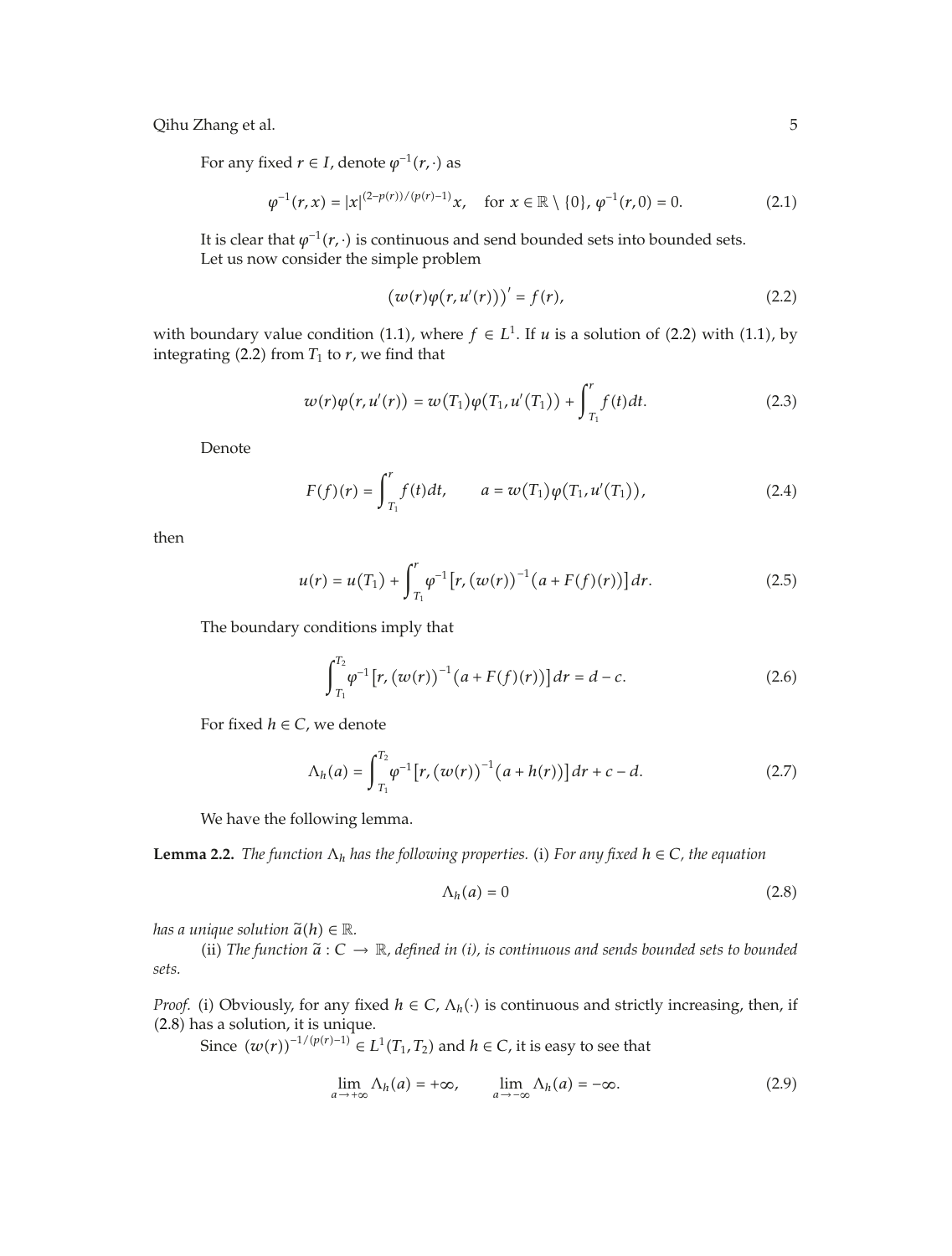It means the existence of solutions of  $\Lambda_h(a) = 0$ . In this way, we define a function  $\widetilde{a}(h): C[T_1, T_2] \to \mathbb{R}$ , which satisfies

$$
\int_{T_1}^{T_2} \varphi^{-1} \left[ r, \left( w(r) \right)^{-1} \left( \tilde{a}(h) + h(r) \right) \right] dr = 0. \tag{2.10}
$$

(ii) We claim that

$$
\left|\tilde{a}(h)\right| \leq \left\{\frac{|c-d|}{\int_{T_1}^{T_2} \varphi^{-1} \left[r, \left(w(r)\right)^{-1}\right] dr} + 1\right\}^{p^*+1} + \|h\|_0, \quad \forall h \in C. \tag{2.11}
$$

If it is false. Without loss of generality, we may assume that there are some  $h \in C$  such that

$$
\widetilde{a}(h) > \left\{ \frac{|c - d|}{\int_{T_1}^{T_2} \varphi^{-1} \left[ r, \left( w(r) \right)^{-1} \right] dr} + 1 \right\}^{p^+ + 1} + \|h\|_0,\tag{2.12}
$$

then

$$
\tilde{a}(h) + h > \left\{ \frac{|c-d|}{\int_{T_1}^{T_2} \varphi^{-1} [r, (w(r))^{-1}] dr} + 1 \right\}^{p^*+1},
$$
\n
$$
\int_{T_1}^{T_2} \varphi^{-1} [r, (w(r))^{-1} (\tilde{a}(h) + h(r))] dr + d - c
$$
\n
$$
> \left\{ \frac{|c-d|}{\int_{T_1}^{T_2} \varphi^{-1} [r, (w(r))^{-1}] dr} + 1 \right\} \int_{T_1}^{T_2} \varphi^{-1} [r, (w(r))^{-1}] dr + d - c
$$
\n
$$
= |c - d| + \int_{T_1}^{T_2} \varphi^{-1} [r, (w(r))^{-1}] dr + d - c
$$
\n
$$
> 0.
$$
\n(2.13)

It is a contradiction. Thus,  $(2.11)$  is valid. It mens that  $\widetilde{a}$  sends bounded sets to bounded sets.

Finally, to show the continuity of  $\tilde{a}$ , let  $\{u_n\}$  be a convergent sequence in *C* and  $u_n \to$ *u*, as *n* →  $+\infty$ . Obviously, { $\tilde{a}(u_n)$ } is a bounded sequence, then it contains a convergent subsequence  $\{\widetilde{a}(u_{n_j})\}$ . Let  $\widetilde{a}(u_{n_j}) \to a_0$  as  $j \to +\infty$ . Since

$$
\int_{T_1}^{T_2} \varphi^{-1} \left[ r, \left( w(r) \right)^{-1} \left( \tilde{a}(u_{n_j}) + u_{n_j}(r) \right) \right] dr = 0, \tag{2.14}
$$

letting  $j \rightarrow +\infty$ , we have

$$
\int_{T_1}^{T_2} \varphi^{-1} \left[ r, \left( w(r) \right)^{-1} \left( a_0 + u(r) \right) \right] dr = 0, \tag{2.15}
$$

from (i), we get  $a_0 = \tilde{a}(u)$ , it means  $\tilde{a}$  is continuous.<br>This completes the preof

This completes the proof.

 $\Box$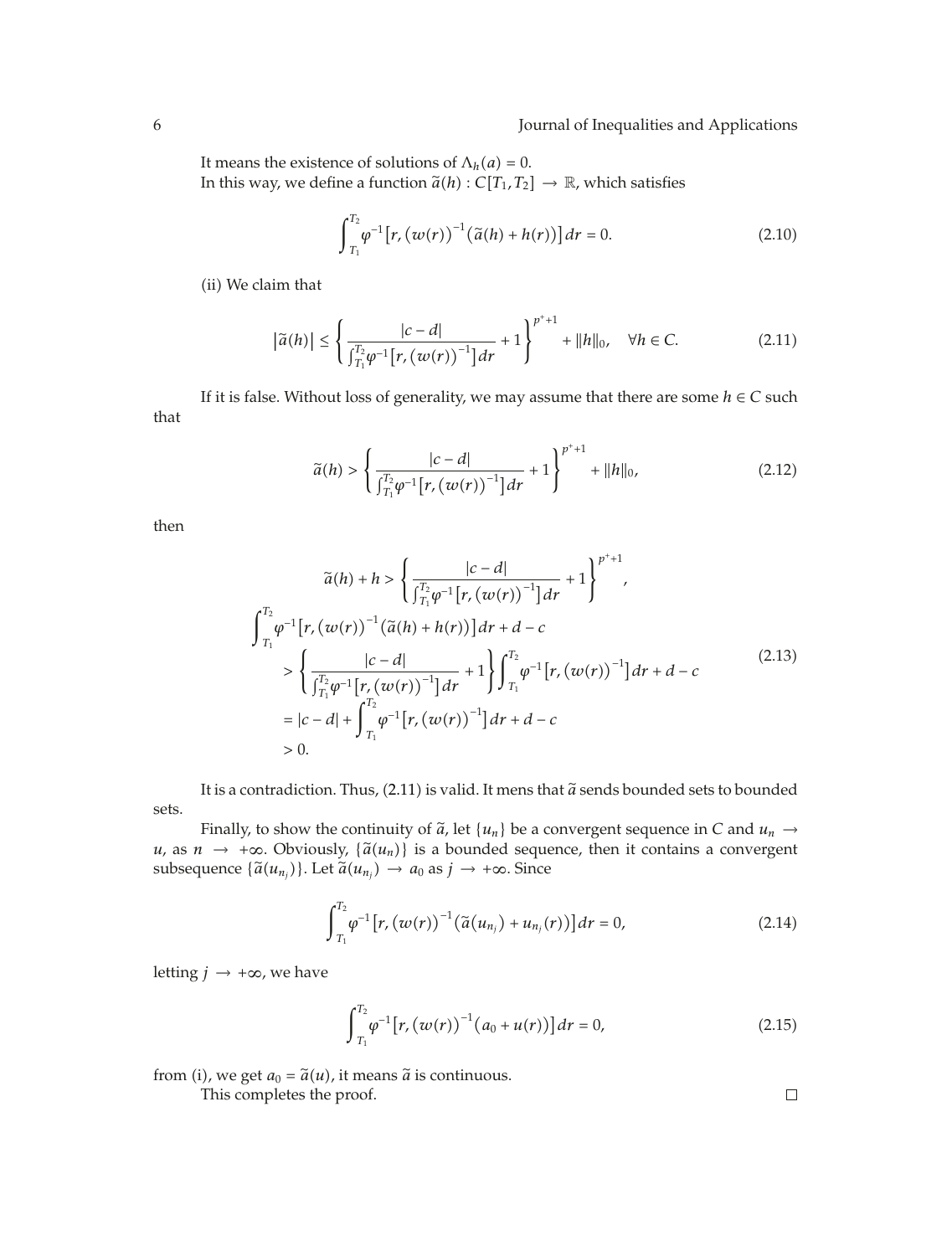Now, we define  $a: L^1 \to \mathbb{R}$  is defined by

$$
a(h) = \tilde{a}(F(h)).
$$
\n(2.16)

It is clear that  $a$  is a continuous function which send bounded sets of  $L<sup>1</sup>$  into bounded sets of  $\mathbb R$ , and hence it is a complete continuous mapping.

We continue now with our argument previous to Lemma 2.2. By solving for  $u'$  in (2.3) and integrating, we find

$$
u(r) = u(T_1) + F\{\varphi^{-1}[r, (w(r))^{-1}(a(f) + F(f)(r))]\}(r).
$$
 (2.17)

Let us define

$$
K(h)(t) = F\{\varphi^{-1}\big[r, \big(\omega(r)\big)^{-1}\big(a(h) + F(h)\big)\big]\}(t), \quad \forall t \in [T_1, T_2].
$$
 (2.18)

We denote by  $N_f(u) : C^1 \times [T_1, T_2] \rightarrow L^1$ , the Nemytsky operator associated to  $f$ defined by

$$
N_f(u)(r) = f(r, u(r), (w(r))^{1/(p(r)-1)}u'(r)), \text{ a.e. on } I.
$$
 (2.19)

It is easy to see the following lemma.

**Lemma 2.3.**  $u$  is a solution of (P) with boundary value condition (1.1) if and only if  $u$  is a solution *of the following abstract equation:*

$$
u = c + K(N_f(u)). \tag{2.20}
$$

**Lemma 2.4.** *The operator K is continuous and sends equi-integrable sets in L*<sup>1</sup> *into relatively compact sets in*  $C^1$ .

*Proof.* It is easy to check that  $K(h)(t) \in C^1$ . Since  $(w(r))^{-1/(p(r)-1)} \in L^1$ , and

$$
\left(w(t)\right)^{1/(p(t)-1)} K(h)'(t) = \varphi^{-1}\left[t, \left(a(h) + F(h)\right)\right], \quad \forall t \in [T_1, T_2],\tag{2.21}
$$

it is easy to check that *K* is a continuous operator from  $L^1$  to  $C^1$ .

Let now *U* be an equi-integrable set in  $L^1$ , then there exists  $\rho \in L^1$ , such that

$$
|u(t)| \le \rho(t) \quad \text{a.e. in } I, \text{ for any } u \in U. \tag{2.22}
$$

We want to show that  $K(U) \subset C^1$  is a compact set.

Let  $\{u_n\}$  be a sequence in  $K(U)$ , then there exist a sequence  $\{h_n\} \in U$  such that  $u_n =$  $K(h_n)$ . For  $t_1, t_2 \in I$ , we have that

$$
|F(h_n)(t_1) - F(h_n)(t_2)| \le \left| \int_{t_1}^{t_2} \rho(t) dt \right|.
$$
 (2.23)

Hence, the sequence  $\{F(h_n)\}\$ is uniformly bounded and equicontinuous, then there exists a subsequence of  $\{F(h_n)\}$  which is convergent in *C*, and we name the same. Since the operator  $\tilde{a}$  is bounded and continuous, we can choose a subsequence of  $\{a(h_n) + F(h_n)\}$ <br>(which we still donote  $\{a(h_n) + F(h_n)\}$ ) that is convergent in C, then (which we still denote  $\{a(h_n) + F(h_n)\}\)$  that is convergent in *C*, then

$$
w(t)\varphi\bigl(t,\bigl(K(h_n)\bigr)'(t)\bigr)=a(h_n)+F(h_n) \qquad (2.24)
$$

is convergent in *C*. Since

$$
K(h_n)(t) = F\{(w(r))^{-1/(p(r)-1)}\varphi^{-1}[r,(a(h_n) + F(h_n)]\}(t), \quad \forall t \in [T_1, T_2],
$$
 (2.25)

according to the continuous of  $\varphi^{-1}$  and the integrability of  $(w(r))^{-1/(p(r)-1)}$  in  $L^1$ , then  $K(h_n)$ is convergent in *C*. Then, we can conclude that  $\{u_n\}$  convergent in  $C^1$ .  $\Box$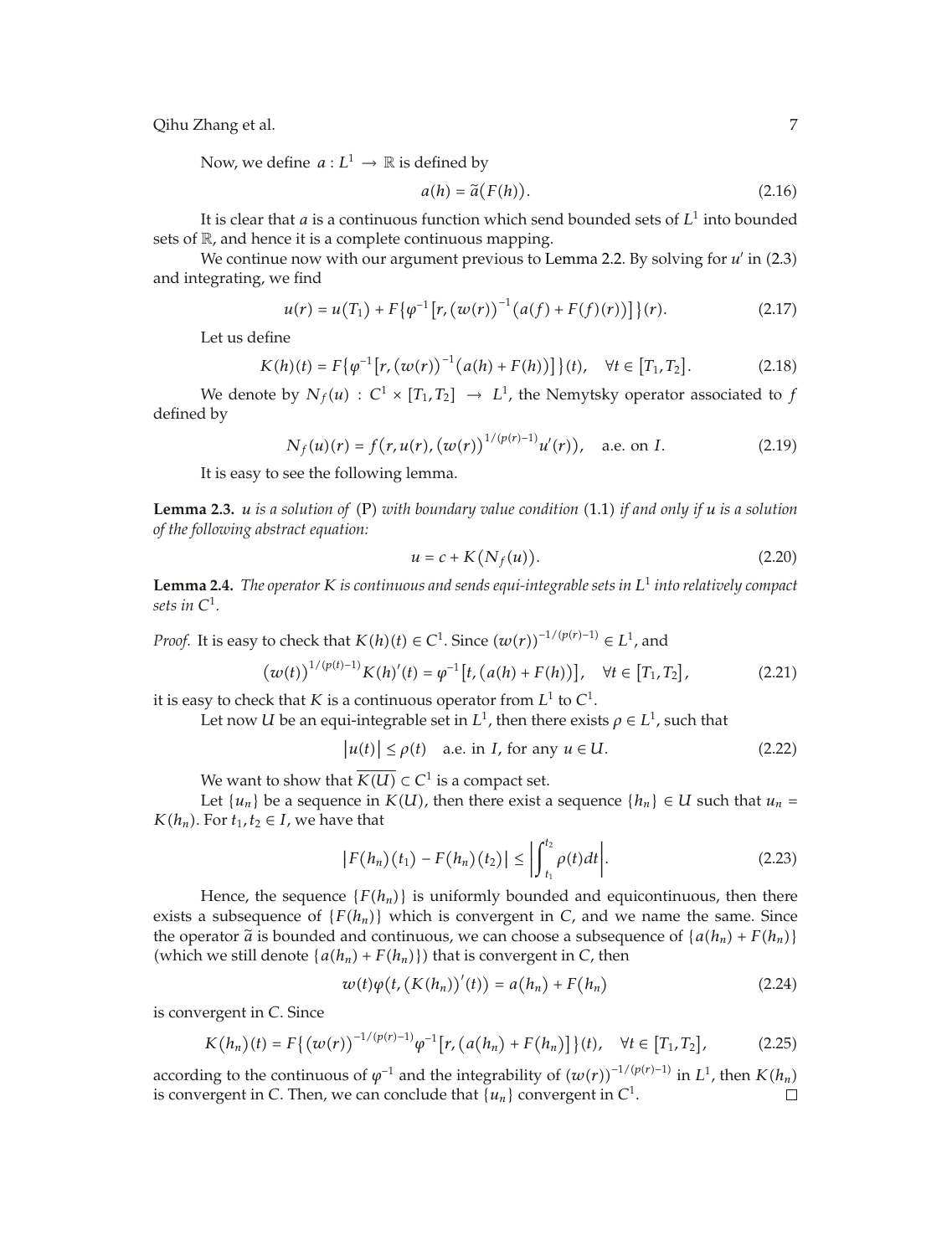**Lemma 2.5.** Let  $\alpha, \beta \in C^1$  be subsolution and supersolution of (P), respectively, which satisfies  $a(t) \leq \beta(t)$  for any  $t \in [T_1, T_2]$ , then there exists a positive constant L such that, for any solution  $x$  of  $(P) \text{ with (1.1) which satisfies } \alpha(t) \leq x(t) \leq \beta(t) \text{,} \text{ one has } ||(w(t))^{1/(p(t)-1)}x'||_0 \leq L.$ 

*Proof.* We denote

$$
\mu_0 = \int_{T_1}^{T_2} \left[ A_1(t, x(t)) + A_2(t, x(t)) \right] dt, \qquad a_0 = \max \left\{ \left( w(r) \right)^{1/(p(r)-1)} \mid r \in [T_1, T_2] \right\},
$$
\n
$$
\sigma = \max \left\{ \beta(s) - \alpha(t) \mid t, s \in [T_1, T_2] \right\},
$$
\n
$$
\gamma = \max \left\{ \left( w(t) \right)^{1/(p(t)-1)} A_1(t, x) \mid (t, x) \in \Omega_0 \right\},
$$
\n(2.26)

then there exists a  $t_0 \in (T_1, T_2)$  such that

$$
\left| \left( w(t_0) \right)^{1/(p(t_0)-1)} x'(t_0) \right| \le a_0 \left| x'(t_0) \right| \le a_0 \frac{\sigma}{T_2 - T_1}.
$$
 (2.27)

From  $(H_2)$ , there exist positive numbers  $\sigma_1$  and  $N_1$  such that

$$
N_1 \ge \sigma_1 \ge \max_{r \in I} \left( M_2 + a_0 \frac{\sigma}{T_2 - T_1} + 1 \right)^{p(r)},
$$
  

$$
\int_{\sigma_1}^{N_1} \frac{1}{\phi(y^{1/(p(r)-1)})} dy > \gamma \sigma + M_1 \mu_0, \quad \text{for } r \in [T_1, T_2] \text{ uniformly.}
$$
 (2.28)

Assume that our conclusion is not true, combining  $(2.27)$ , then there exists  $[t_1, t_2]$ *[T*<sub>1</sub>*, T*<sub>2</sub>*]* such that  $(w(r))^{1/(p(r)-1)}x'$  keeps the same sign on *[t*<sub>1</sub>*, t*<sub>2</sub>*],* and

$$
w(t_1)|x'|^{p(t_1)-2}x'(t_1)=\sigma_1, \qquad w(t_2)|x'|^{p(t_2)-2}x'(t_2)=N_1,\tag{2.29}
$$

or inversely

$$
w(t_1)|x'|^{p(t_1)-2}x'(t_1)=-\sigma_1, \qquad w(t_2)|x'|^{p(t_2)-2}x'(t_2)=-N_1. \qquad (2.30)
$$

For simplicity, we assume that the former appears. Hence,

$$
\gamma \sigma + M_1 \mu_0 < \left| \int_{\sigma_1}^{N_1} \frac{1}{\phi(y^{1/(p(r)-1)})} dy \right|
$$
\n
$$
= \left| \int_{t_1}^{t_2} \frac{\left( w(r) |x'|^{p(r)-1} \right)'}{\phi \left( \left( w(r) |x'|^{p(r)-1} \right)^{1/(p(r)-1)} \right)} dr \right|
$$
\n
$$
= \int_{t_1}^{t_2} \left| \frac{f \left( r, x, \left( w(r) \right)^{1/(p(r)-1)} x' \right)}{\phi \left( \left( w(r) \right)^{1/(p(r)-1)} |x'| \right)} \right| dr
$$
\n
$$
\leq \int_{t_1}^{t_2} \left( w(r) \right)^{1/(p(r)-1)} A_1(r, x(r)) |x'| dr + M_1 \mu_0
$$
\n
$$
\leq \gamma \sigma + M_1 \mu_0,
$$
\n(2.31)

which is impossible. The proof is completed.

 $\Box$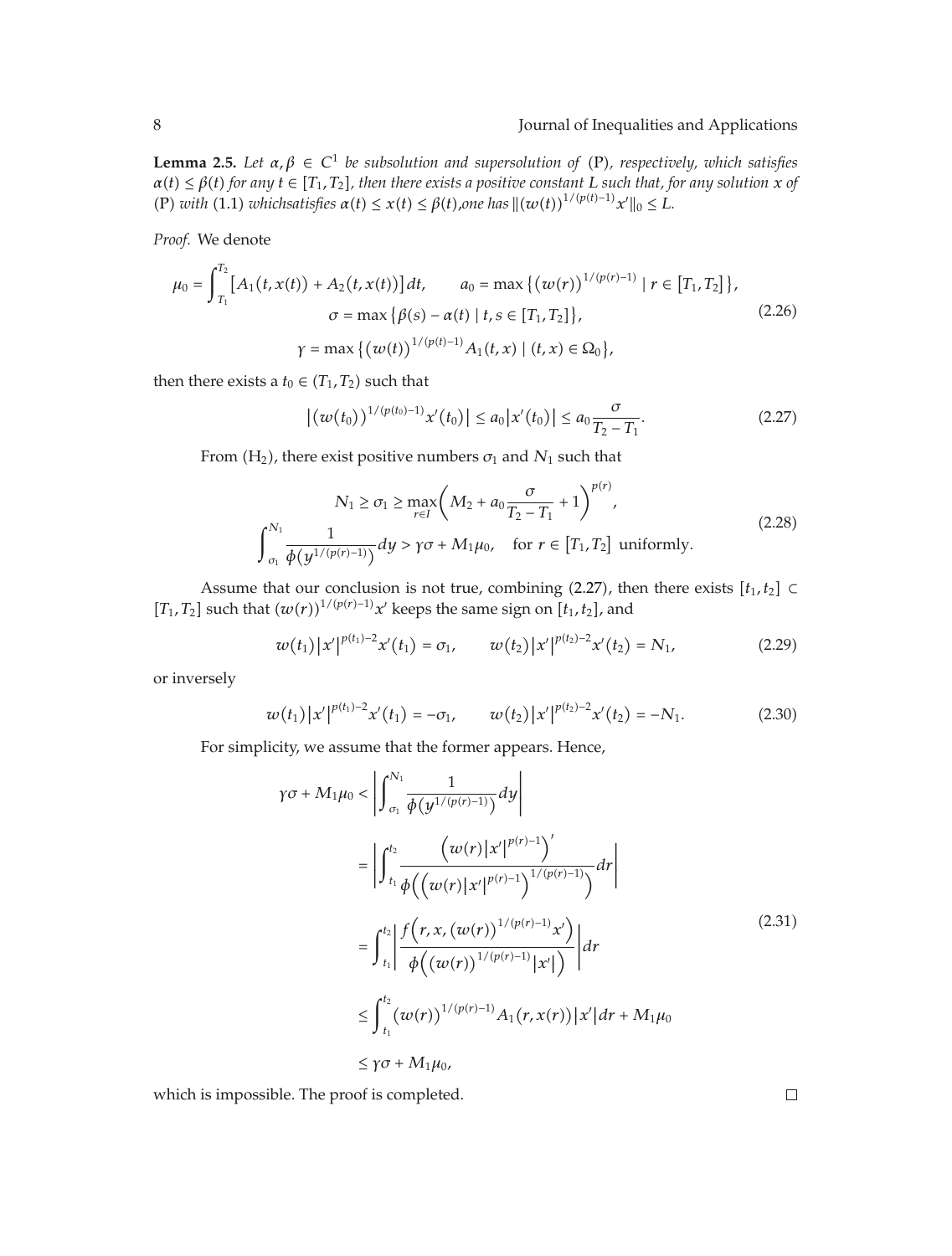Let us consider the auxiliary SBVP of the form

$$
(w(r)|u'|^{p(r)-2}u')' = f(r, R(r, u), R_1[(w(r))^{1/(p(r)-1)}u']) + R_2(r, u) \stackrel{\text{def}}{=} \tilde{f}(r, u), \quad r \in (T_1, T_2),
$$
\n(2.32)

where

$$
R(t, u) = \begin{cases} \beta(t), & u(t) > \beta(t), \\ u, & \alpha(t) \le u(t) \le \beta(t), \\ \alpha(t), & u(t) < \alpha(t), \\ \end{cases}
$$
  
\n
$$
R_1[y] = \begin{cases} L_1, & y > L_1, \\ y, & |y| \le L_1, \\ -L_1, & y < -L_1, \end{cases}
$$
 (2.33)

where

$$
L_1 = 1 + \max\left\{L, \sup_{r \in (T_1, T_2)} |(w(r))^{1/(p(r)-1)} \beta'(r)|, \sup_{r \in (T_1, T_2)} |(w(r))^{1/(p(r)-1)} \alpha'(r)|\right\},
$$
 (2.34)

where *L* is defined in Lemma 2.5, and

$$
R_2(t, u) = \begin{cases} e(t, u) \frac{u - \beta(t)}{1 + u^2} & u(t) > \beta(t), \\ 0, & \alpha(t) \le u(t) \le \beta(t), \\ e(t, u) \frac{u - \alpha(t)}{1 + u^2} & u(t) < \alpha(t), \end{cases}
$$
(2.35)

where  $e(t, u) = 1 + A_1(t, R(t, u)) + A_2(t, R(t, u)).$ 

**Lemma 2.6.** Let the conditions of Lemma 2.5 hold, and let  $u(t)$  be any solution of SBVP with  $(1.1)$ satisfies  $\alpha(T_1) \le c \le \beta(T_1)$  and  $\alpha(T_2) \le d \le \beta(T_2)$ , then  $\alpha(t) \le u(t) \le \beta(t)$ , for any  $t \in [T_1, T_2]$ .

*Proof.* We will only prove that  $u(t) \leq \beta(t)$  for any  $t \in [T_1, T_2]$ . The argument of the case of  $\alpha(t) \leq u(t)$  for any  $t \in [T_1, T_2]$  is similar.

Assume that  $u(t) > \beta(t)$  for some  $t \in (T_1, T_2)$ , then there exist a  $t_0 \in (T_1, T_2)$  and a positive number  $\delta$  such that  $u(t_0) = \beta(t_0) + \delta$ ,  $u(t) \leq \beta(t) + \delta$ , for any  $t \in [T_1, T_2]$ . Hence,

$$
\left(w(t_0)\right)^{1/(p(t_0)-1)}u'(t_0)=\left(w(t_0)\right)^{1/(p(t_0)-1)}\beta'(t_0). \tag{2.36}
$$

There exists a positive number  $\eta$  such that  $u(t) > \beta(t)$ , for any  $t \in J := (t_0 - \eta, t_0 + \eta) \subset$ *T*<sub>1</sub>*, T*<sub>2</sub>*.* From the definition of *β, u,* and  $\tilde{f}$  we conclude that

$$
\left(w(r)\left|\beta'\right|^{p(r)-2}\beta'\right)' \le f\left(r,\beta,\left(w(r)\right)^{1/(p(r)-1)}\beta'\right) = \tilde{f}(r,\beta) < \tilde{f}(r,u) \text{ on } \left[t_0 - \eta_1,\, t_0 + \eta_1\right], \tag{2.37}
$$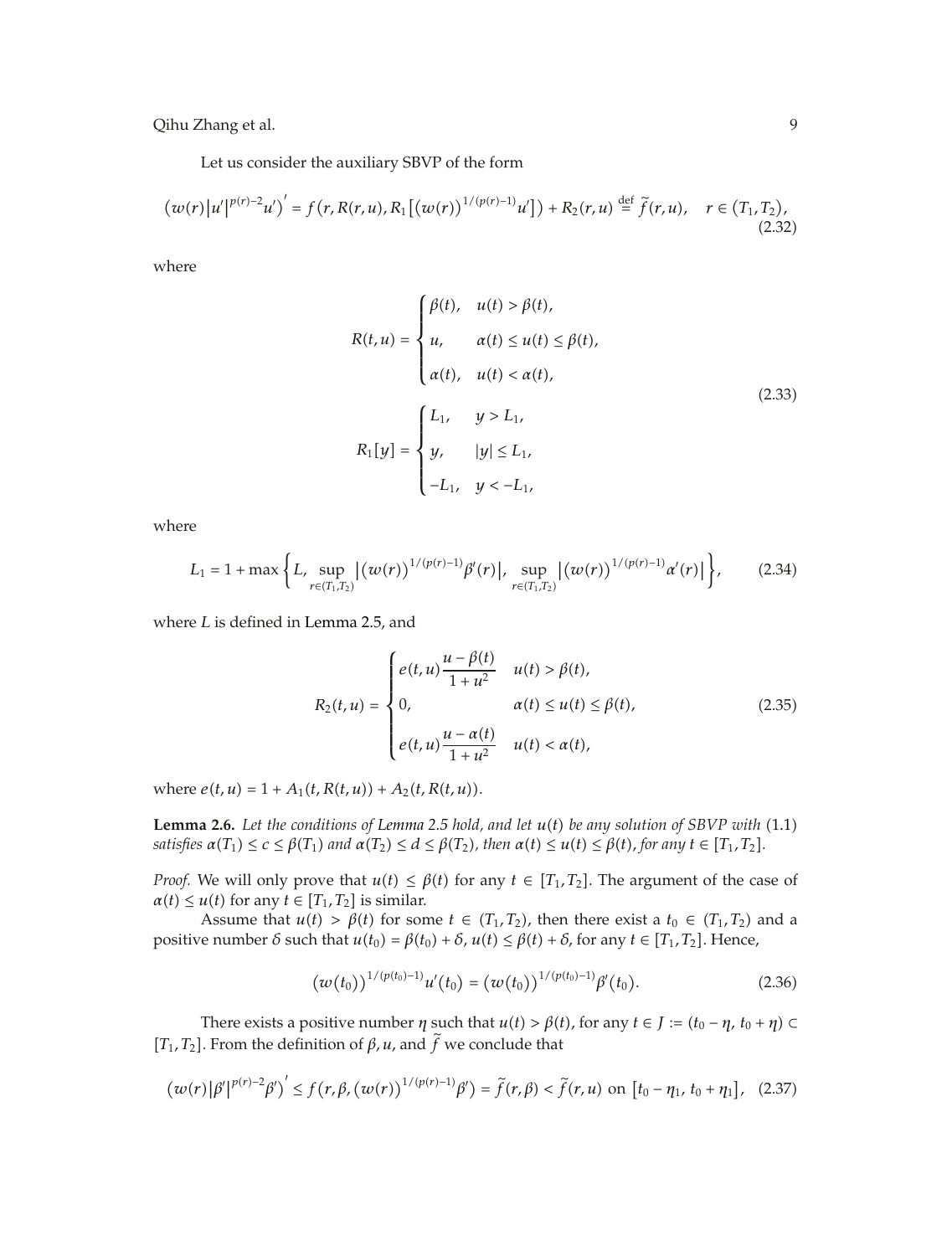where  $\eta_1 \in (0, \eta)$  is small enough. For any  $r \in (t_0, t_0 + \eta_1]$ , we have

$$
\int_{t_0}^r (w(r)|\beta'|^{p(r)-2}\beta')' dr < \int_{t_0}^r \tilde{f}(r,u) dr = \int_{t_0}^r (w(r)|u'|^{p(r)-2}u')' dr.
$$
 (2.38)

From (2.36) and (2.38), we have

$$
|\beta'|^{p(r)-2}\beta' < |u'|^{p(r)-2}u' \text{ on } (t_0, t_0 + \eta_1], \qquad (2.39)
$$

it means that

$$
(\beta + \delta)' < u' \text{ on } (t_0, t_0 + \eta_1]. \tag{2.40}
$$

It is a contradiction to the definition of  $t_0$ , so  $u(t) \leq \beta(t)$ , for any  $t \in [T_1, T_2]$ .  $\Box$ 

#### **3. Proofs of main results**

In this section, we will deal with the proofs of main results.

*Proof of Theorem 1.1.* From Lemmas 2.5 and 2.6, we only need to prove the existence of solutions for SBVP with  $(1.1)$ . Obviously,  $u$  is a solution of SBVP with  $(1.1)$  if and only if *u* is a solution of

$$
u = \Phi_{\tilde{f}}(u) := c + K\left(N_{\tilde{f}}(u)\right). \tag{3.1}
$$

We set

$$
C_{c,d}^1 = \{ u \in C^1 \mid u(T_1) = c, u(T_2) = d \}.
$$
 (3.2)

Obviously,  $N_{\tilde{f}}(u)$  sends  $C^1$  into equi-integrable sets in  $L^1$ . Similar to the proof of Lemma 2.4, we can conclude that *K* sends equi-integrable sets in *L*<sup>1</sup> into relatively compact sets in  $C^1$ , then  $\Phi_{\widetilde{f}}(u)$  is compact continuous.

Obviously, for any  $u \in C^1$ , we have  $\Phi_{\tilde{f}}(u) \in C^1_{c,d}$ , and  $\Phi_{\tilde{f}}(C^1)$  is bounded. By virtue of Schauder fixed point theorem,  $\Phi_{\tilde{f}}(u)$  has at least one fixed point *u* in  $C_{c,d}^1$ . Then, *u* is a solution of SBVP with (1.1). This completes the proof.  $\Box$ 

*Proof of Theorem 1.2.* Let *d* with  $\alpha(T_2) \leq d \leq \beta(T_2)$  be fixed. According to Theorem 1.1, (P) with the following boundary value condition:

$$
u_1(T_1) = \alpha(T_1), \qquad u_1(T_2) = d,\tag{3.3}
$$

possesses a solution  $u_1$  such that

$$
\alpha(t) \le u_1(t) \le \beta(t), \quad \forall t \in [T_1, T_2]. \tag{3.4}
$$

Since  $\lim_{r \to T_1^+} w(r) |u'_1|^{p(r)-2} u'_1(r)$  exists, we have

$$
u_1(r) - u_1(T_1) = \int_{T_1}^r \left( w(t) \right)^{-1/(p(t)-1)} \left[ \left( w(t) \right)^{1/(p(t)-1)} u_1'(t) \right] dt
$$
  

$$
= \left( w(T_1) \right)^{1/(p(T_1)-1)} u_1'(T_1) \int_{T_1}^r \left( w(t) \right)^{-1/(p(t)-1)} (1+o(1)) dt.
$$
 (3.5)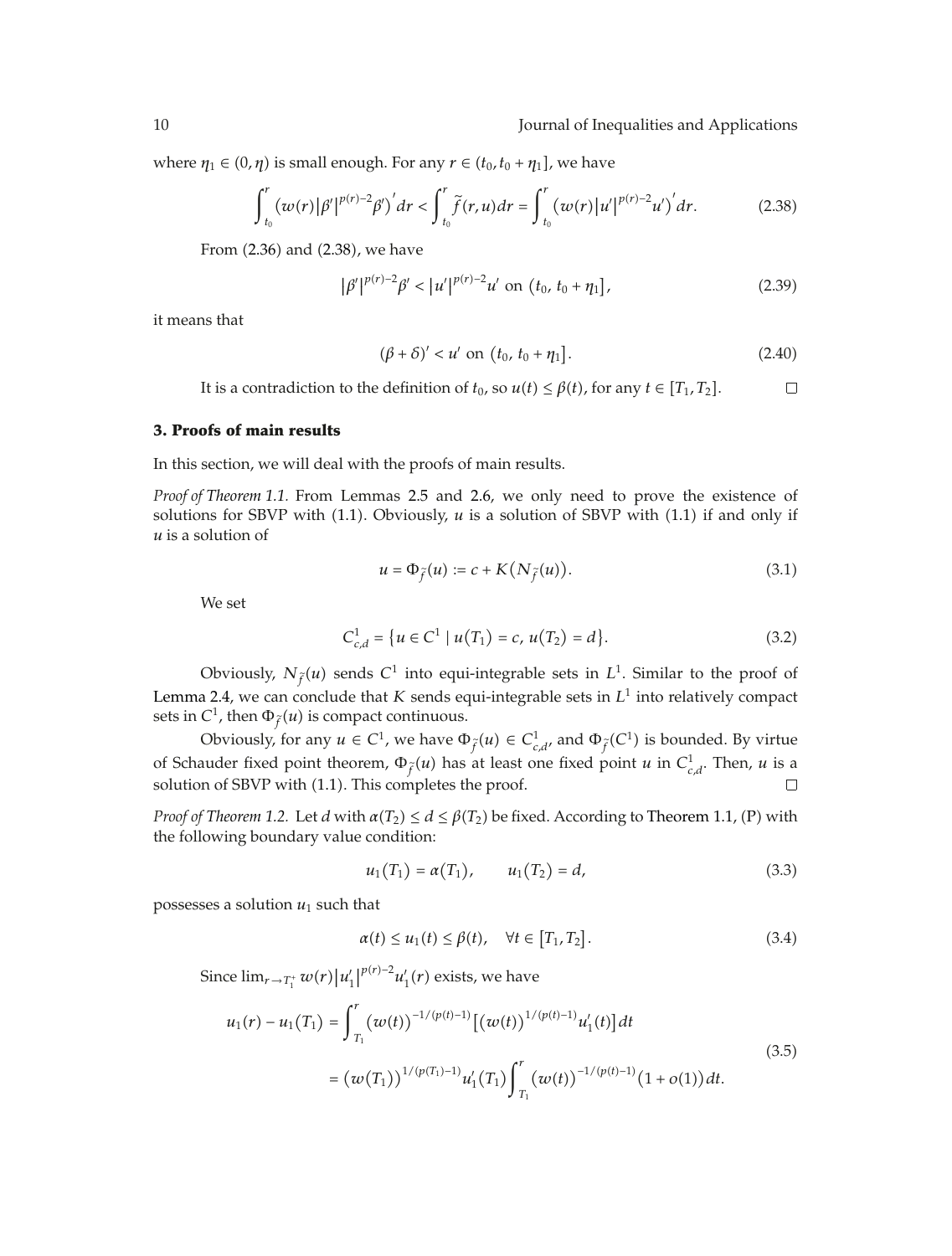Similarly,

$$
\alpha(r) - \alpha(T_1) = \left(w(T_1)\right)^{1/(p(T_1)-1)} \alpha'(T_1) \int_{T_1}^r \left(w(t)\right)^{-1/(p(t)-1)} (1+o(1)) dt. \tag{3.6}
$$

Obviously

$$
0 \leq \lim_{r \to T_1^+} \frac{u_1(r) - \alpha(r)}{\int_{T_1}^r (w(t))^{-1/(p(t)-1)} dt} = \left( w(T_1) \right)^{1/(p(T_1)-1)} u_1'(T_1) - \left( w(T_1) \right)^{1/(p(T_1)-1)} \alpha'(T_1), \quad (3.7)
$$

then, we can conclude that

$$
\left(w(T_1)\right)^{1/(p(T_1)-1)}u_1'(T_1) \geq \left(w(T_1)\right)^{1/(p(T_1)-1)}\alpha'(T_1). \tag{3.8}
$$

Since  $u_1(T_1) = \alpha(T_1)$ , and  $g(x, y)$  is increasing in *y*, we have

$$
g(u_1(T_1), (w(T_1))^{1/(p(T_1)-1)}u'_1(T_1)) \ge g(\alpha(T_1), (w(T_1))^{1/(p(T_1)-1)}\alpha'(T_1)) \ge 0.
$$
 (3.9)

We may assume that  $g(u_1(T_1), (w(T_1))^{1/(p(T_1)-1)}u'_1(T_1)) > 0$ , or we get a solution for (P) with (1.2).

Since  $u_1$  is a solution of (P), it is also a subsolution of (P). Similarly, (P) with boundary value condition

$$
v_1(T_1) = \beta(T_1), \qquad v_1(T_2) = d,\tag{3.10}
$$

possesses a solution  $v_1$  such that

$$
u_1(t) \le v_1(t) \le \beta(t), \quad \forall t \in [T_1, T_2], \tag{3.11}
$$

which satisfies

$$
\left(w(T_1)\right)^{1/(p(T_1)-1)}v_1'(T_1) \leq \left(w(T_1)\right)^{1/(p(T_1)-1)}\beta'(T_1),\tag{3.12}
$$

then

$$
g(v_1(T_1), (w(T_1))^{1/(p(T_1)-1)}v_1'(T_1)) \leq g(\beta(T_1), (w(T_1))^{1/(p(T_1)-1)}\beta'(T_1)) \leq 0. \tag{3.13}
$$

Obviously,  $u_1(t)$  and  $v_1(t)$  are subsolution and supersolution of  $(P)$  with  $(1.2)$ , respectively. According to Theorem 1.1, (P) with boundary value condition

$$
x(T_1) = \frac{u_1(T_1) + v_1(T_1)}{2}, \qquad x(T_2) = d,\tag{3.14}
$$

possesses a solution *x* such that

$$
u_1(t) \le x(t) \le v_1(t), \quad \forall t \in [T_1, T_2]. \tag{3.15}
$$

We may assume that  $g(x(T_1), (w(T_1))^{1/(p(T_1)-1)}x'(T_1)) \neq 0$ , or we get a solution for (P) with (1.2).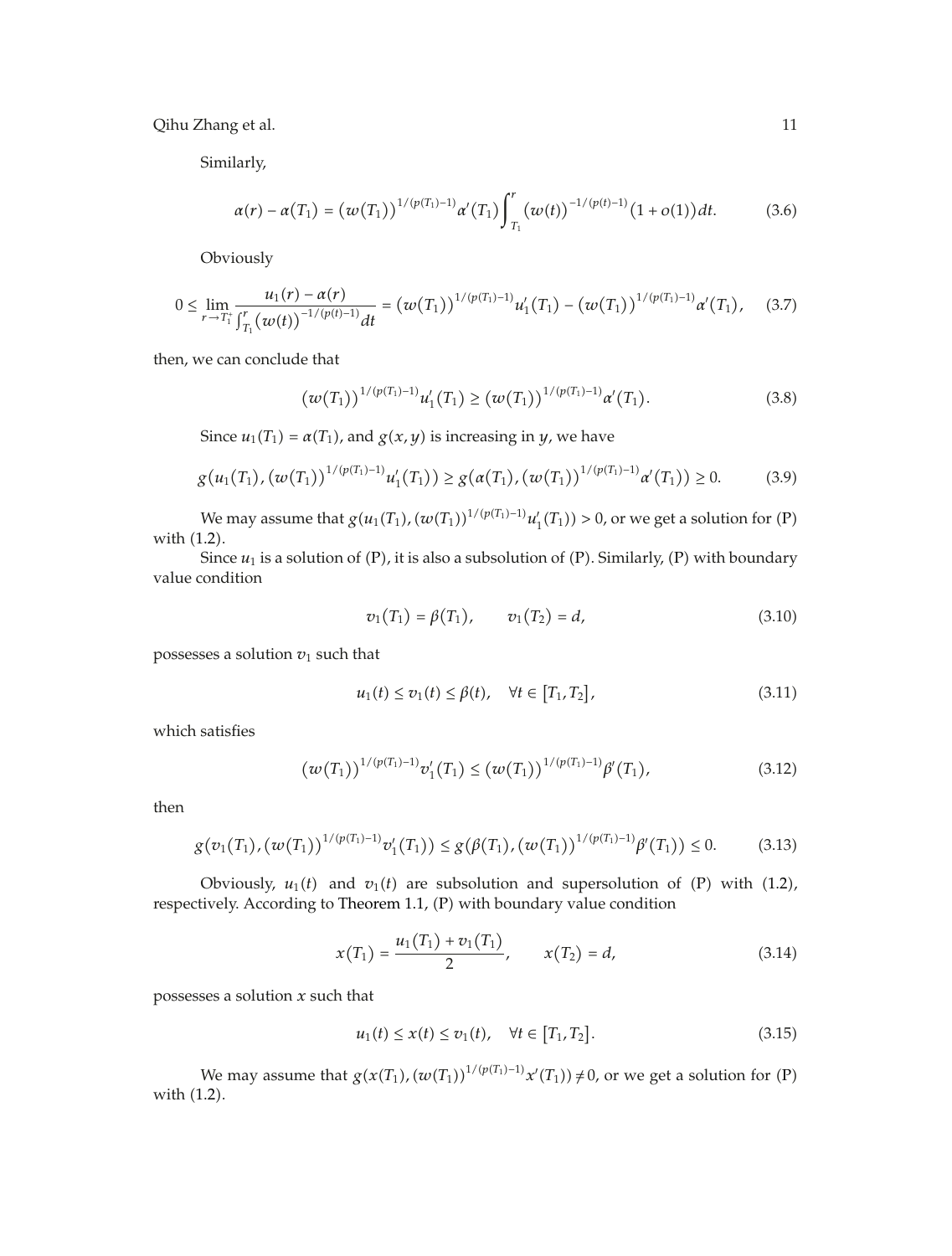If  $g(x(T_1),(w(T_1))^{1/(p(T_1)-1)}x'(T_1)) > 0$ , then denote  $u_2(t) = x(t)$  and  $v_2(t) = v_1(t)$ ; if  $g(x(T_1), (w(T_1))^{1/(p(T_1)-1)}x'(T_1))$  < 0, then denote  $v_2(t) = x(t)$  and  $u_2(t) = u_1(t)$ . It is easy to see that  $u_2(t)$  and  $v_2(t)$  both are solutions of  $(P)$  and satisfy

$$
g(u_2(T_1), (w(T_1))^{1/(p(T_1)-1)}u'_2(T_1)) > 0 > g(v_2(T_1), (w(T_1))^{1/(p(T_1)-1)}v'_2(T_1)),
$$
  
\n
$$
u_2(t) \le v_2(t), \quad \forall t \in [T_1, T_2], \qquad [u_2(t), v_2(t)] \subseteq [u_1(t), v_1(t)], \quad \forall t \in [T_1, T_2],
$$
  
\n
$$
u_2(T_2) = d = v_2(T_2),
$$
  
\n
$$
v_2(T_1) - u_2(T_1) = \frac{v_1(T_1) - u_1(T_1)}{2}.
$$
\n(3.16)

Repeated the step, we get two sequences  $\{u_n\}$  and  $\{v_n\}$ , all are solutions of  $(P)$ , and satisfy

$$
g(u_n(T_1), (w(T_1))^{1/(p(T_1)-1)}u'_n(T_1)) > 0 > g(v_n(T_1), (w(T_1))^{1/(p(T_1)-1)}v'_n(T_1)), \qquad (3.17)
$$

$$
u_n(t) \le v_n(t), \quad \forall t \in [T_1, T_2], \qquad [u_{n+1}(t), v_{n+1}(t)] \subseteq [u_n(t), v_n(t)], \quad \forall t \in [T_1, T_2], \quad (3.18)
$$

 $u_n(T_2) = d = v_n(T_2)$ , (  $(3.19)$ 

$$
v_{n+1}(T_1) - u_{n+1}(T_1) = \frac{v_n(T_1) - u_n(T_1)}{2}.
$$
\n(3.20)

According to Lemma 2.5,  $\{u_n(t)\}$  and  $\{v_n(t)\}$  both are bounded in  $C^1$ , then  $\{(w(T_1))^{1/(p(T_1)-1)}u'_n(T_1)\}\$ is a bounded set and has a convergent subsequence. Note that  $\{u_n(t)\}\$ are solutions of (P) and satisfy

$$
w(r)\varphi(r, u'_n(r)) = a_n + F(N_f(u_n))(r),
$$
\n(3.21)

where

$$
F(N_f(u_n))(r) = \int_{T_1}^r N_f(u_n) dt, \qquad a_n = w(T_1)\varphi(T_1, u'_n(T_1)).
$$
 (3.22)

Similar to the proof of Lemma 2.4,  $\{u_n(t)\}$  possesses a convergent subsequence  $\{u_{n_i}(t)\}$ in  $C^1$ , and then  $\{a_n\}$  is bounded. From [2], we can see that  $\{u_n(t)\}$  and  $\{v_n(t)\}$  have uniform  $C^{1,a}$  regularity. We may assume that  $u_{n_i}(t) \to u(t)$  in  $C^1$  and  $v_{n_j}(t) \to v(t)$  in  $C^1$ .

It is easy to see that  $u(t) \le v(t)$  both are solutions of (P). From the definition of  $\{u_n(t)\}$ and  $\{v_n(t)\}\text{, we can see that }$ 

$$
u(T_2) = d = v(T_2). \tag{3.23}
$$

Combining  $(3.18)$  and  $(3.20)$ , we have

$$
u(t) \le v(t), \quad \forall t \in [T_1, T_2],
$$
  

$$
u(T_1) = \lim_{j \to \infty} u_{n_i}(T_1) = \lim_{j \to \infty} v_{n_i}(T_1) = v(T_1).
$$
 (3.24)

Similar to (3.7), we have

$$
\left(w(T_1)\right)^{1/(p(T_1)-1)}u'(T_1)\leq \left(w(T_1)\right)^{1/(p(T_1)-1)}v'(T_1). \tag{3.25}
$$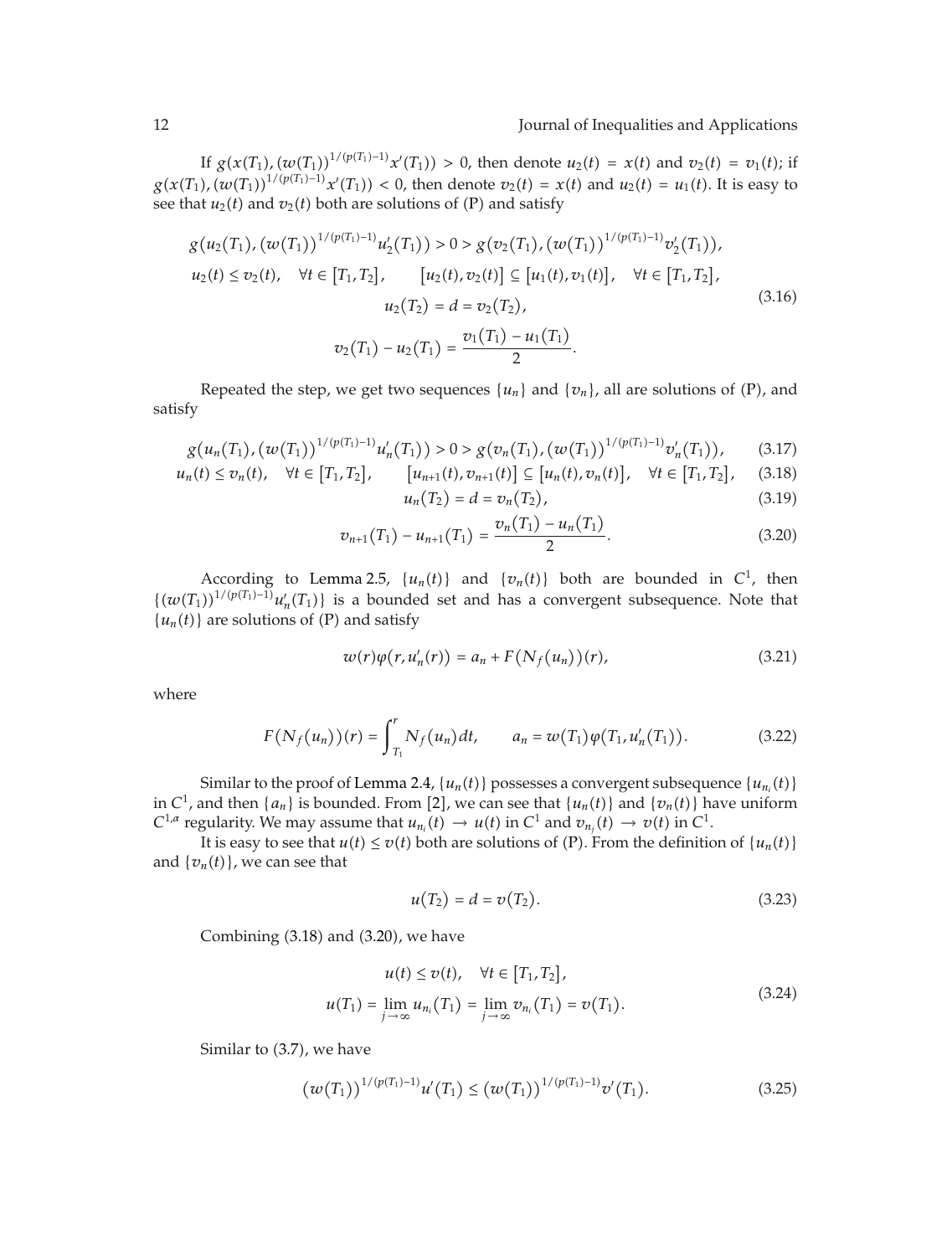From (3.17) and the continuity of *g*, we can see that

$$
g(u(T_1), (w(T_1))^{1/(p(T_1)-1)}u'(T_1)) \geq 0 \geq g(v(T_1), (w(T_1))^{1/(p(T_1)-1)}v'(T_1)).
$$
 (3.26)

From  $(3.25)$ ,  $(3.26)$ , and the increasing property of  $g(x, y)$  with respect to *y*, we have

$$
g(u(T_1), (w(T_1))^{1/(p(T_1)-1)}u'(T_1)) = 0 = g(v(T_1), (w(T_1))^{1/(p(T_1)-1)}v'(T_1)).
$$
 (3.27)

 $\Box$ Thus*,*  $u$  and  $v$  both are solutions of  $(P)$  with  $(1.2)$ . This completes the proof.

*Proof of Theorem 1.3.* According to Theorem 1.2, (P) possesses a solution  $u_1$  such that

$$
g(u_1(T_1), (w(T_1))^{1/(p(T_1)-1)}u'_1(T_1)) = 0,
$$
  
\n
$$
u_1(T_2) = \alpha(T_2),
$$
  
\n
$$
\alpha(t) \le u_1(t) \le \beta(t), \quad \forall t \in [T_1, T_2].
$$
\n(3.28)

Similar to the proof of (3.7), we have

$$
\left(w(T_2)\right)^{1/(p(T_2)-1)}u_1'(T_2) \leq \left(w(T_2)\right)^{1/(p(T_2)-1)}\alpha'(T_2). \tag{3.29}
$$

Obviously,  $h(u_1(T_2), (w(T_2))^{1/(p(T_2)-1)}u'_1(T_2)) \leq 0$ . We may assume that

$$
h(u_1(T_2), (w(T_2))^{1/(p(T_2)-1)}u_1'(T_2)) < 0,\tag{3.30}
$$

or we get a solution for (P) with  $(1.3)$ , then  $u_1$  is a subsolution of (P) with  $(1.3)$ . According to Theorem 1.2, (P) possesses a solution  $v_1$  such that

*p-12 p-2* 

$$
g(v_1(T_1), (w(T_1))^{1/(p(T_1)-1)}v'_1(T_1)) = 0,
$$
  
\n
$$
v_1(T_2) = \beta(T_2),
$$
  
\n
$$
u_1(t) \le v_1(t) \le \beta(t), \quad \forall t \in [T_1, T_2].
$$
\n(3.31)

Similarly,  $h(v_1(T_2), (w(T_2))^{1/(p(T_2)-1)}v'_1(T_2)) \geq 0$ . We may assume that

$$
h(v_1(T_2), (w(T_2))^{1/(p(T_2)-1)}v_1'(T_2)) > 0,
$$
\n(3.32)

or we get a solution for (P) with  $(1.3)$ , then  $v_1$  is a supersolution of (P) with  $(1.3)$ . According to Theorem 1.2, (P) possesses a solution *x* such that

$$
g(x(T_1), (w(T_1))^{1/(p(T_1)-1)}x'(T_1)) = 0, \qquad x(T_2) = \frac{u_1(T_2) + v_1(T_2)}{2},
$$
  
\n
$$
u_1(t) \le x(t) \le v_1(t), \quad \forall t \in [T_1, T_2].
$$
\n(3.33)

We may assume that  $h(x(T_2), (w(T_2))^{1/(p(T_2)-1)}x'(T_2)) \neq 0$ , or we get a solution for (P) with (1.3). If  $h(x(T_2), (w(T_2))^{1/(p(T_2)-1)}x'(T_2)) > 0$ , then denote  $v_2(t) = x(t)$  and  $u_2(t) = u_1(t)$ ,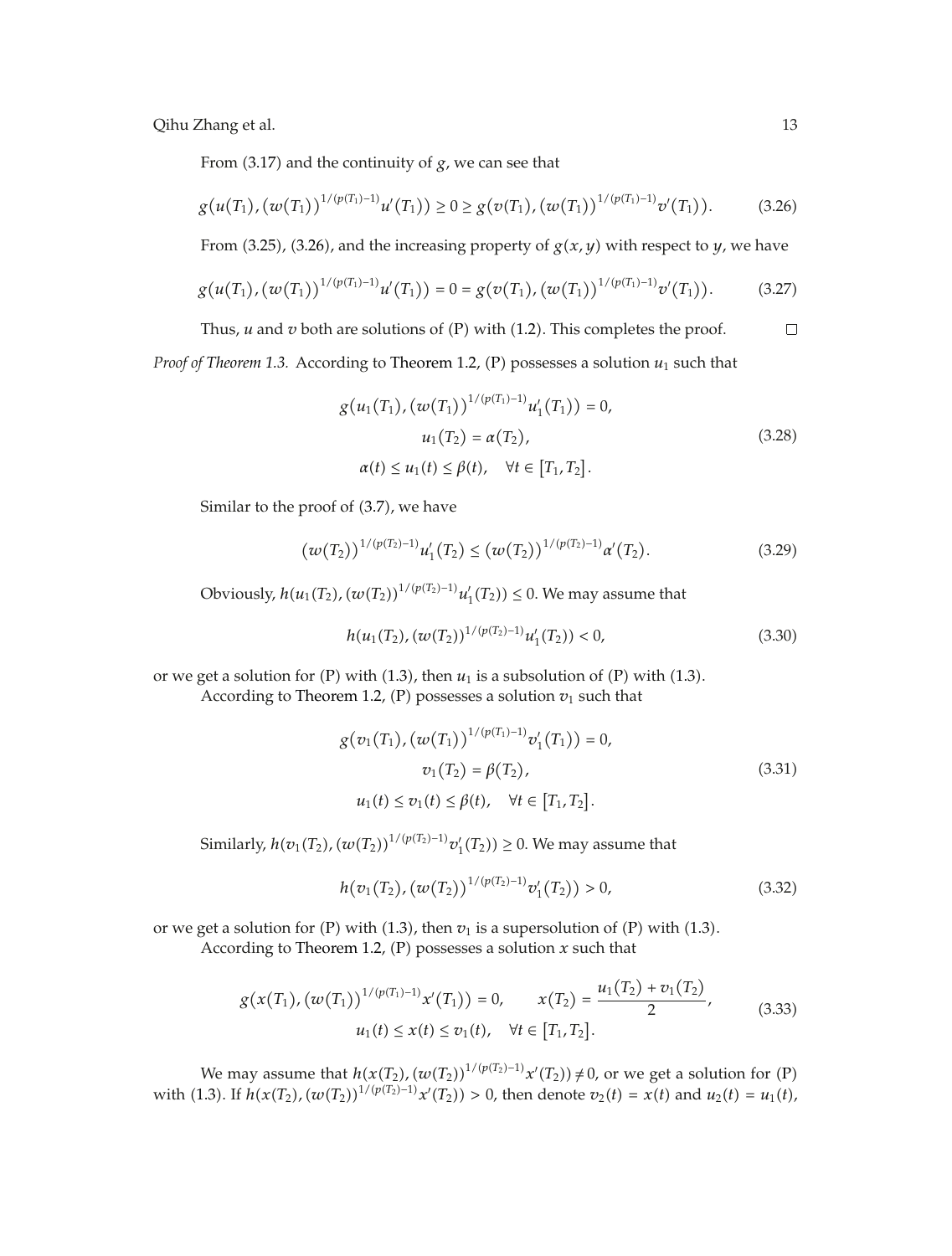if  $h(x(T_2),(w(T_2))^{1/(p(T_2)-1)}x'(T_2))$  < 0, then denote  $v_2(t) = v_1(t)$  and  $u_2(t) = x(t)$ . It is easy to see that  $u_2(t)$  and  $v_2(t)$  both are solutions of  $(P)$  and satisfy

$$
h(u_2(T_2), (w(T_2))^{1/(p(T_2)-1)}u'_2(T_2)) < 0 < h(v_2(T_2), (w(T_2))^{1/(p(T_2)-1)}v'_2(T_2)),
$$
  
\n
$$
u_2(t) \le v_2(t), \quad \forall t \in [T_1, T_2], \qquad [u_2(t), v_2(t)] \subseteq [u_1(t), v_1(t)], \quad \forall t \in [T_1, T_2],
$$
  
\n
$$
v_2(T_2) - u_2(T_2) = \frac{v_1(T_2) - u_1(T_2)}{2}.
$$
\n(3.34)

Repeating the step, similar to the proof of Theorem 1.2, we get two sequences  ${u_n}$  and  $\{v_n\}$ , all are solutions of  $(P)$ , and satisfy

$$
g(u_n(T_1), (w(T_1))^{1/(p(T_1)-1)}u'_n(T_1)) = 0 = g(v_n(T_1), (w(T_1))^{1/(p(T_1)-1)}v'_n(T_1)),
$$
  
\n
$$
h(u_n(T_2), (w(T_2))^{1/(p(T_2)-1)}u'_n(T_2)) < 0 < h(v_n(T_2), (w(T_2))^{1/(p(T_2)-1)}v'_n(T_2)),
$$
  
\n
$$
u_n(t) \le v_n(t), \quad \forall t \in [T_1, T_2], \qquad [u_{n+1}(t), v_{n+1}(t)] \subseteq [u_n(t), v_n(t)], \quad \forall t \in [T_1, T_2].
$$
  
\n
$$
v_{n+1}(T_2) - u_{n+1}(T_2) = \frac{v_n(T_2) - u_n(T_2)}{2}.
$$
\n(3.35)

Similar to the proof of Theorem 1.2,  $\{u_n(t)\}$  and  $\{v_n(t)\}$  possess convergent subsequence  $\{u_{n_i}(t)\}\$  and  $\{v_{n_j}(t)\}\$  in  $C^1$ , respectively. We may assume that  $u_{n_i}(t) \rightarrow u(t)$ in  $C^1$ , and similar  $v_{n_j}(t) \to v(t)$  in  $C^1$ . It is easy to see that  $u(t) \le v(t)$  both are solutions of  $(P)$  with  $(1.3)$ . This completes the proof.  $\Box$ 

*Proof of Theorem 1.4.* According to Theorem 1.1, (P) possesses solution  $u_1$  which satisfies

$$
u_1(T_1) = \alpha(T_1),
$$
  $u_1(T_2) = \alpha(T_2),$   $\alpha(t) \le u_1(t) \le \beta(t),$   $t \in [T_1, T_2].$  (3.36)

We may assume that  $w(T_1)\varphi(T_1, u'_1(T_1)) \neq w(T_2)\varphi(T_2, u'_1(T_2))$ , or we get a solution for (P) with (1.4), then  $w(T_1)\varphi(T_1, u'_1(T_1)) > w(T_2)\varphi(T_2, u'_1(T_2))$ , and  $u_1$  is a subsolution of (P). According to Theorem 1.1, (P) possesses solutions  $v_1$  which satisfies

$$
v_1(T_1) = \beta(T_1), \qquad v_1(T_2) = \beta(T_2), \qquad u_1(t) \le v_1(t) \le \beta(t), \quad t \in [T_1, T_2]. \tag{3.37}
$$

We may assume that  $w(T_1)\varphi(T_1, v'_1(T_1)) \neq w(T_2)\varphi(T_2, v'_1(T_2))$ , or we get a solution for (P) with (1.4), then  $w(T_1)\varphi(T_1, v'_1(T_1)) < w(T_2)\varphi(T_2, v'_1(T_2))$ , and  $v_1$  is a supersolution of (P). According to Theorem 1.1, (P) possesses solutions *x* and satisfies

$$
x(T_1) = \frac{u_1(T_1) + v_1(T_1)}{2} = x(T_2), \qquad u_1(t) \le x(t) \le v_1(t), \quad t \in [T_1, T_2]. \tag{3.38}
$$

Similar to the proof of Theorem 1.2, we obtain  $u$  and  $v$  that are solutions of (P), which satisfy

$$
u(t) \le v(t), \quad t \in [T_1, T_2], \tag{3.39}
$$

$$
u(T_1) = u(T_2) = v(T_1) = v(T_2), \qquad (3.40)
$$

$$
w(T_1)\varphi(T_1, u'(T_1)) \ge w(T_2)\varphi(T_2, u'(T_2)), \qquad (3.41)
$$

$$
w(T_1)\varphi(T_1, v'(T_1)) \le w(T_2)\varphi(T_2, v'(T_2)). \tag{3.42}
$$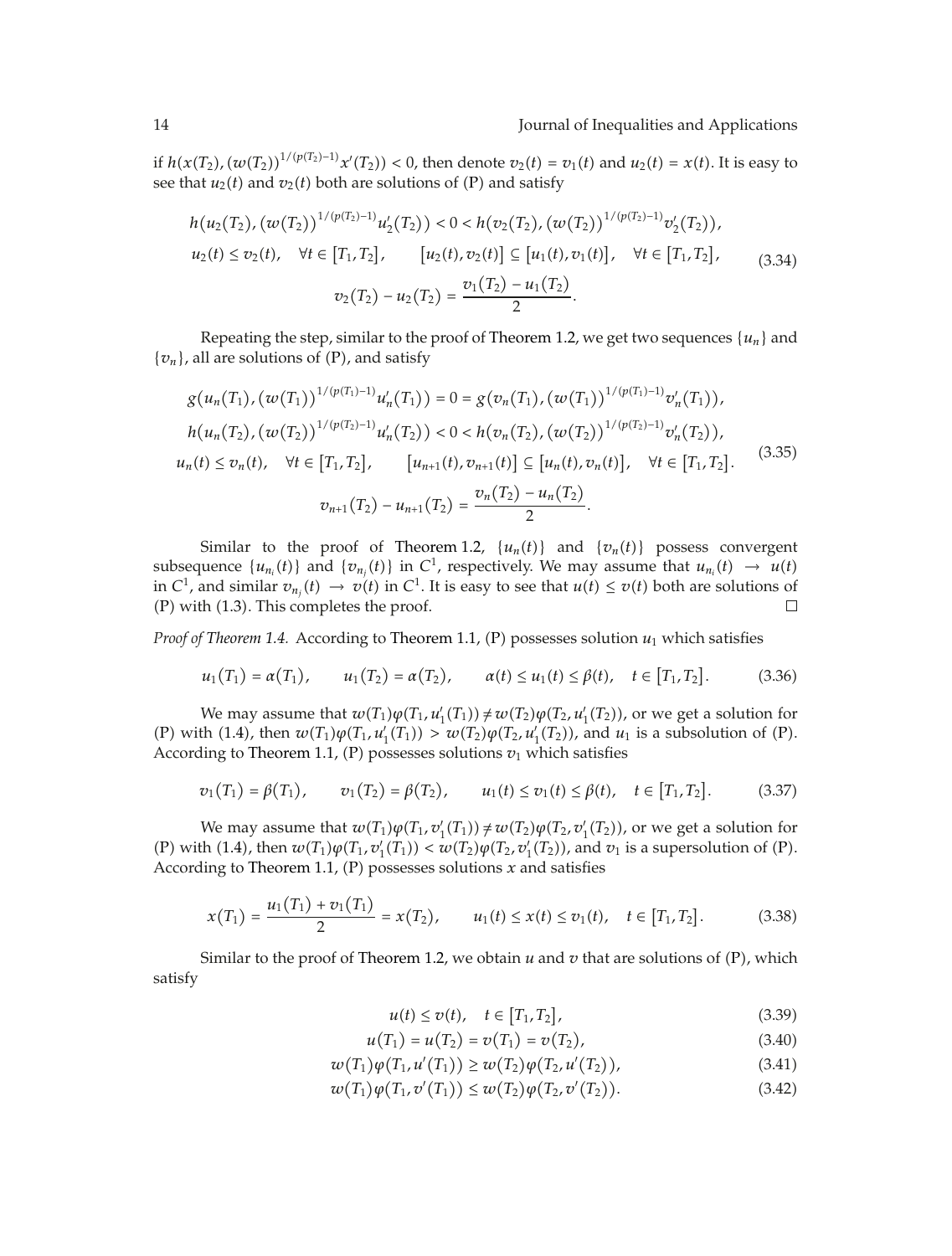From (3.39) and (3.40), we have

$$
w(T_1)\varphi(T_1, u'(T_1)) \le w(T_1)\varphi(T_1, v'(T_1)),
$$
  
\n
$$
w(T_2)\varphi(T_2, u'(T_2)) \ge w(T_2)\varphi(T_2, v'(T_2)).
$$
\n(3.43)

From  $(3.41)$ ,  $(3.42)$ , and  $(3.43)$ , we can conclude that (P) with  $(1.4)$  possesses a solution. This completes the proof.  $\Box$ 

On the case of  $\min_{r \in [-R,R]} p(r) \leq q(r) \leq \max_{r \in [-R,R]} p(r)$ , we consider

$$
-(|u'|^{p(r)-2}u')' = C|u|^{q(r)-2}u + e(r) \quad r \in (-R, R),
$$
  

$$
u(-R) = u(R) = 0,
$$
 (I)

*r* where  $q(r)$ ,  $e(r)$  ∈  $C([-R, R], \mathbb{R}^+)$ ,  $\min_{r \in [-R, R]} p(r) \leq q(r) \leq \max_{r \in [-R, R]} p(r)$ , *C* is a positive constant. Denote

$$
p^{+} = \max_{r \in [-R,R]} p(r), \qquad p^{-} = \min_{r \in [-R,R]} p(r). \tag{3.44}
$$

We have the following corollary.

**Corollary 3.1.** *If*  $p \in C(\mathbb{R}, (1, +\infty))$  *is even, R satisfies* 

$$
R \le \left[1 + C + \max_{r \in [-R,R]} e(r)\right]^{-(p^+ - 1)/(p^+(p^- - 1))}, \tag{3.45}
$$

*then* -I *possesses at least a nontrivial solution.*

*Proof.* It is easy to see that  $\alpha \equiv 0$  is a subsolution of (I). Denote

$$
\beta(r) = 1 - \int_0^r |\mu s|^{1/(p(s)-1)-1} \mu s \, ds,\tag{3.46}
$$

where  $\mu$  is a positive constant satisfying  $\beta(R) = 0$ . Since  $p$  is even, then  $\beta(-R) = 0$ . It is easy to see that  $0 \le \beta(r) \le 1$ ,  $\forall r \in [-R, R]$ , and

$$
-(|\beta'|^{p(r)-2}\beta')' = \mu = \left(\int_0^R |s|^{1/(p(s)-1)}ds\right)^{1-p(\xi)} \ge \left(\int_0^R |s|^{1/(p^*-1)}ds\right)^{1-p(\xi)}
$$
  

$$
\ge \left(\int_0^R |s|^{1/(p^*-1)}ds\right)^{1-p^*} \ge 1 + C + \max_{r \in [-R,R]} e(r) \ge C|\beta|^{q(r)-2}\beta + e(r),
$$
\n(3.47)

where  $\xi \in [-R, R]$ . Then,  $\beta$  is a supersolution of (I). From Theorem 1.1, one can see that (I) possesses at least a nontrivial solution. $\Box$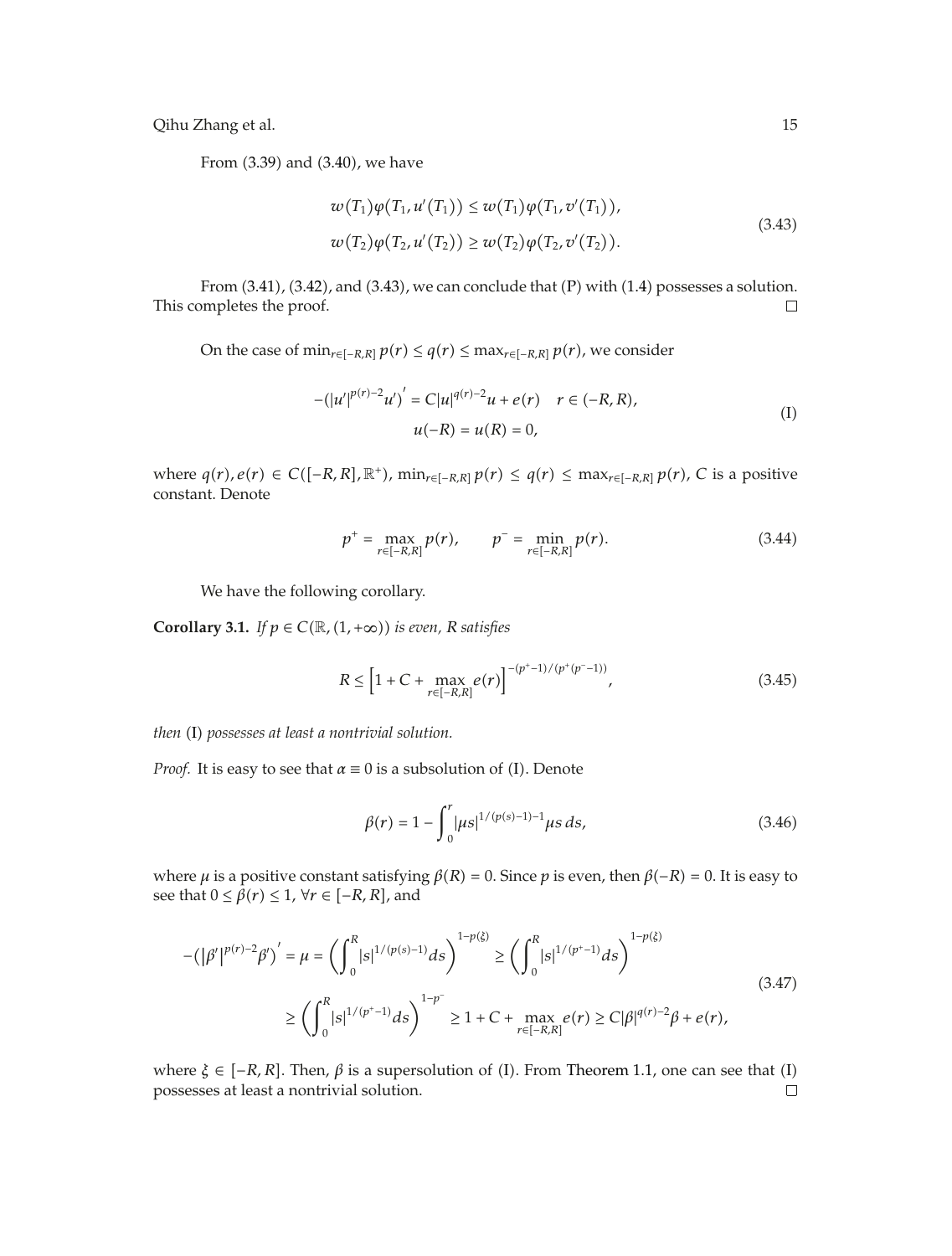#### **4. Applications in PDE**

Let  $\Omega \subset \mathbb{R}^n$  be an open bounded domain. In this section, we always denote

$$
p^{+} = \max_{x \in \overline{\Omega}} p(x), \qquad p^{-} = \min_{x \in \overline{\Omega}} p(x). \tag{4.1}
$$

Let us now consider (1.15) with one of the following boundary value conditions:

$$
u|_{\partial\Omega} = 0,\t\t(4.2)
$$

$$
\nabla u = 0, \quad \forall x \in \partial \Omega. \tag{4.3}
$$

If *u* is a radial solution of (1.15), then it can be transformed into

$$
-(r^{n-1}|u'|^{p(r)-2}u')' + r^{n-1}f(r,u,|r|^{(n-1)/(p(r)-1)}|u'|) = 0, \quad r \in (T_1, T_2), \text{ where } T_1 \ge 0,
$$
 (4.4)

and the boundary value condition will be transformed into  $(1.1)$ ,  $(1.2)$ , or  $(1.3)$ , respectively.

**Theorem 4.1.** *If* (4.4) has subsolution and supersolution  $\alpha$  and  $\beta$ , respectively, satisfying  $\alpha(t) \leq \beta(t)$ *for any*  $t \in [T_1, T_2]$ , and *f* is continuous and satisfies  $(H_1)$ - $(H_2)$ , in each of the following cases:

- (i)  $0 < T_1 < T_2$ ,  $\Omega = \{x \in \mathbb{R}^n \mid T_1 < |x| < T_2\}$ ,  $\alpha(T_1) \leq 0 \leq \beta(T_1)$ , and  $\alpha(T_2) \leq 0 \leq \beta(T_2)$ ;
- $\text{(ii)}$   $0 = T_1 < T_2, \Omega = \{x \in \mathbb{R}^n \mid T_1 < |x| < T_2\} = B(0; T_2) \setminus \{0\}, \text{ and } p^- > n; \alpha(T_1) \leq 0 \leq T_2$  $\beta(T_1)$ ,  $\alpha(T_2) \leq 0 \leq \beta(T_2)$ ;
- (iii)  $0 = T_1 < T_2$ ,  $\Omega = \{x \in \mathbb{R}^n \mid |x| < T_2\} = B(0; T_2)$ , and  $p^- > n$ ;  $(w(T_1))^{1/(p(T_1)-1)} \alpha'(T_1) \ge$  $0 \geq (w(T_1))^{1/(p(T_1)-1)} \beta'(T_1), \alpha(T_2) \leq 0 \leq \beta(T_2)$ ;

then (1.15) with (4.2) has at least one weak radially symmetric solution **u**.

*Proof.* Notice that  $(r^{n-1})^{-1/(p(r)-1)}$  ∈  $L^1(0,T_2)$  and satisfies  $0 < r^{n-1}$ , ∀*r* ∈  $(0,T_2)$ . We can conclude the existence of solutions for  $(4.4)$  with  $(1.1)$ ,  $(1.2)$ , or  $(1.3)$ , from Theorems 1.1, 1.2, and 1.3. If  $\lim_{r \to 0} r^{n-1} |u'|^{p(r)-2} u'(r) = 0$ , notice that

$$
\left| |u'|^{p(r)-2} u'(r) \right| \le r^{1-n} \int_0^r t^{n-1} |f(t, u, |t|^{(n-1)/(p(t)-1)} |u'|) |dt
$$
\n
$$
\le \int_0^r |f(t, u, |t|^{(n-1)/(p(t)-1)} |u'|) |dt \longrightarrow 0 \quad \text{(as } r \longrightarrow 0),
$$
\n(4.5)

then we have  $u'(0) = 0$ . This completes the proof.

Similarly, we have the following theorem.

**Theorem 4.2.** *If* (4.4) has subsolution and supersolution  $\alpha$  and  $\beta$ , respectively, satisfying  $\alpha(t) \leq \beta(t)$ *for any*  $t \in [T_1, T_2]$ *, and* 

$$
\left(w(T_1)\right)^{1/(p(T_1)-1)}\alpha'(T_1) \ge 0 \ge \left(w(T_1)\right)^{1/(p(T_1)-1)}\beta'(T_1),
$$
\n
$$
\left(w(T_2)\right)^{1/(p(T_2)-1)}\alpha'(T_2) \le 0 \le \left(w(T_2)\right)^{1/(p(T_2)-1)}\beta'(T_2),
$$
\n(4.6)

 $\Box$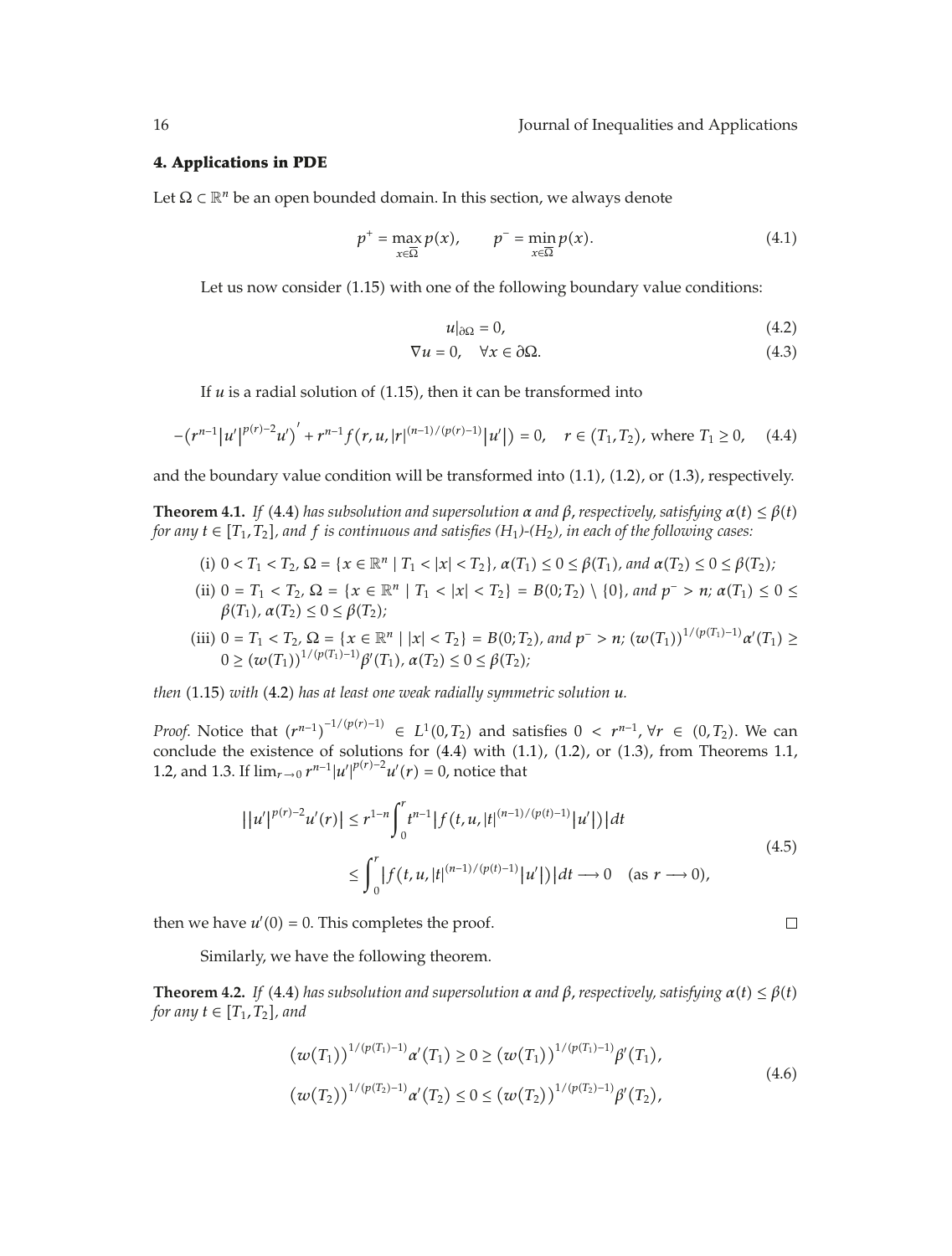*and f is continuous and satisfies (H*1*)-(H*2*), in each of the following cases:*

(i)  $0 < T_1 < T_2$ ;  $\Omega = \{x \in \mathbb{R}^n \mid T_1 < |x| < T_2\}$ ;  $\text{(ii)}$   $0 = T_1 < T_2; \Omega = \{x \in \mathbb{R}^n \mid T_1 < |x| < T_2\} = B(0; T_2) \setminus \{0\} \text{ or } \Omega = B(0; T_2); p \in C^1(\overline{\Omega}; \mathbb{R})$ *and*  $p^{-} > n$ ;

then (1.15) with (4.3) has at least one weak radially symmetric solution **u**.

On the case of  $p^{-} \leq q(x) \leq p^{+}$ , we consider

$$
-\text{div}(|\nabla u|^{p(x)-2}\nabla u) = C|u-1|^{q(x)-2}u + e(x), \quad x \in \Omega,
$$
  

$$
u(x) = 0, \quad x \in \partial\Omega,
$$
 (II)

where  $\Omega = \{x \in \mathbb{R}^n \mid 0 < |x| < R\}$ ,  $q(x)$ ,  $e(x) \in C(\overline{\Omega}, \mathbb{R}^*)$ ,  $2 \le n < p^- \le q(x) \le p^+$ , C is a positive constant.

We have the following corollary.

**Corollary 4.3.** *If*  $p \in C(\mathbb{R}^n, (1, +\infty))$  *is radial, and R satisfies* 

$$
R \le \min\left\{1, \left[\left(1 - \frac{1}{2(p^2 - 1)}\right)^{p^2 - 1} \frac{(n - 3/2)}{1 + C + \max_{x \in \overline{\Omega}} e(x)}\right]^{1/(p^2 - 3/2)}\right\},\tag{4.7}
$$

then (II) possesses at least a nontrivial solution.

*Proof.* It is easy to see that  $\alpha \equiv 0$  is a subsolution of (II). Denote

$$
\beta(r) = 1 - \int_0^r \left| \mu s^{-1/2} \right|^{1/(p(s)-1)} ds,\tag{4.8}
$$

where  $\mu$  is a positive constant satisfying  $\beta(R) = 0$ . It is easy to see that  $0 \leq \beta(r) \leq 1$ ,  $\forall r \in [0, R]$ , and

$$
-(r^{n-1}|\beta'|^{p(r)-2}\beta')' = \mu\left(n-\frac{3}{2}\right)r^{n-5/2} = \left(\int_0^R |s|^{-1/2(p(s)-1)}ds\right)^{1-p(\xi)}\left(n-\frac{3}{2}\right)r^{n-5/2}
$$
  
\n
$$
\geq \left(\int_0^R |s|^{-1/2(p^{-}-1)}ds\right)^{1-p(\xi)}\left(n-\frac{3}{2}\right)r^{n-1}
$$
  
\n
$$
\geq (R^{-1/2(p^{-}-1)+1})^{1-p}\left(1-\frac{1}{2(p^{-}-1)}\right)^{p^{+}-1}\left(n-\frac{3}{2}\right)r^{n-1}
$$
  
\n
$$
\geq r^{n-1}\left[1+C+\max_{x\in\overline{\Omega}}e(x)\right] \geq r^{n-1}\left[C|\beta-1|^{q(x)-2}\beta+e(x)\right],
$$
\n(4.9)

where  $\xi \in \Omega$ . Then,  $\beta$  is a supersolution of (II). From Theorem 4.1, one can see that (II) possesses at least a nontrivial solution. $\Box$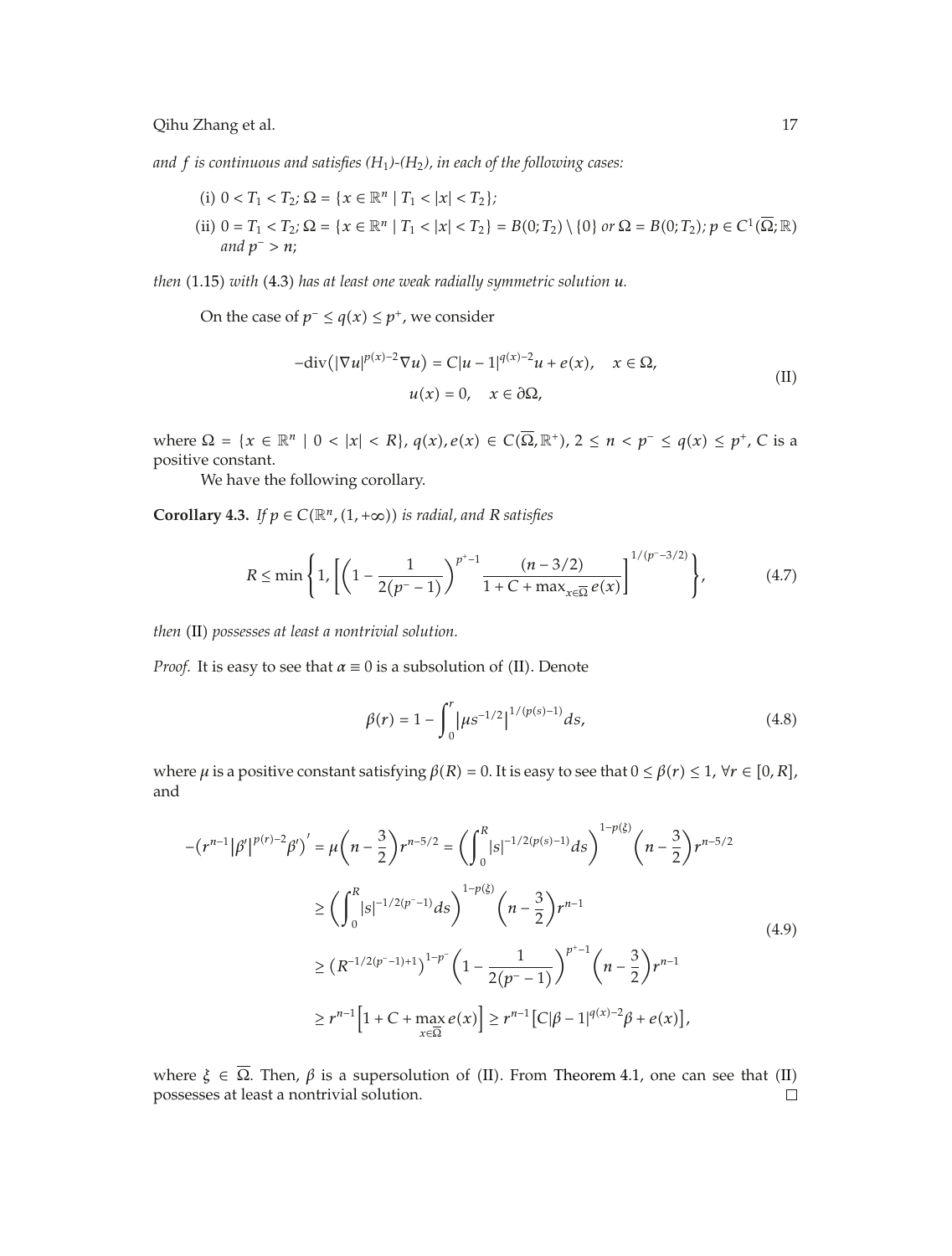#### **Acknowledgments**

This work is partly supported by the National Science Foundation of China (10701066 and 10671084), China Postdoctoral Science Foundation (20070421107), and the Natural Science Foundation of Henan Education Committee (2007110037).

#### **References**

- [1] X.-L. Fan, H.-Q. Wu, and F.-Z. Wang, "Hartman-type results for  $p(t)$ -Laplacian systems," *Nonlinear Analysis: Theory, Methods & Applications*, vol. 52, no. 2, pp. 585–594, 2003.
- 2 X.-L. Fan, "Global *C*1*,α* regularity for variable exponent elliptic equations in divergence form," *Journal of Differential Equations*, vol. 235, no. 2, pp. 397–417, 2007.
- [3] X.-L. Fan and Q.-H. Zhang, "Existence of solutions for  $p(x)$ -Laplacian Dirichlet problem," *Nonlinear Analysis: Theory, Methods & Applications*, vol. 52, no. 8, pp. 1843–1852, 2003.
- [4] X.-L. Fan, Q. Zhang, and D. Zhao, "Eigenvalues of  $p(x)$ -Laplacian Dirichlet problem," *Journal of Mathematical Analysis and Applications*, vol. 302, no. 2, pp. 306–317, 2005.
- 5 A. El Hamidi, "Existence results to elliptic systems with nonstandard growth conditions," *Journal of Mathematical Analysis and Applications*, vol. 300, no. 1, pp. 30–42, 2004.
- [6] P. Harjulehto, P. Hästä, M. Koskenoja, and S. Varonen, "The Dirichlet energy integral and variable exponent Sobolev spaces with zero boundary values," *Potential Analysis*, vol. 25, no. 3, pp. 205–222, 2006.
- [7] O. Kováčik and J. Rákosník, "On spaces  $L^{p(x)}(\Omega)$  and  $W^{k,p(x)}(\Omega)$ ," Czechoslovak Mathematical Journal, vol. 41(116), no. 4, pp. 592–618, 1991.
- 8 J. Musielak, *Orlicz Spaces and Modular Spaces*, vol. 1034 of *Lecture Notes in Mathematics*, Springer, Berlin, Germany, 1983.
- [9] M. Růžička, Electrorheological Fluids: Modeling and Mathematical Theory, vol. 1748 of Lecture Notes in *Mathematics*, Springer, Berlin, Germany, 2000.
- [10] S. G. Samko, "Density  $C_0^{\infty}(\mathbb{R}^N)$  in the generalized Sobolev spaces  $W^{m,p(x)}(\mathbb{R}^N)$ ," Rossiĭskaya Akademiya *Nauk. Doklady Akademii Nauk*, vol. 369, no. 4, pp. 451–454, 1999.
- [11] Q. Zhang, "A strong maximum principle for differential equations with nonstandard  $p(x)$ -growth conditions," *Journal of Mathematical Analysis and Applications*, vol. 312, no. 1, pp. 24–32, 2005.
- [12] Q. Zhang, "Existence of solutions for weighted  $p(r)$ -Laplacian system boundary value problems," *Journal of Mathematical Analysis and Applications*, vol. 327, no. 1, pp. 127–141, 2007.
- [13] Q. Zhang, "Existence of positive solutions for a class of  $p(x)$ -Laplacian systems," *Journal of Mathematical Analysis and Applications*, vol. 333, no. 2, pp. 591–603, 2007.
- [14] Q. Zhang, "Existence of positive solutions for elliptic systems with nonstandard  $p(x)$ -growth conditions via sub-supersolution method," *Nonlinear Analysis: Theory, Methods & Applications*, vol. 67, no. 4, pp. 1055–1067, 2007.
- [15] Q. Zhang, "Oscillatory property of solutions for  $p(t)$ -Laplacian equations," *Journal of Inequalities and Applications*, vol. 2007, Article ID 58548, 8 pages, 2007.
- [16] Q. Zhang, "Existence and asymptotic behavior of positive solutions to  $p(x)$ -Laplacian equations with singular nonlinearities," *Journal of Inequalities and Applications*, vol. 2007, Article ID 19349, 9 pages, 2007.
- [17] Q. Zhang, "Boundary blow-up solutions to  $p(x)$ -Laplacian equations with exponential nonlinearities," *Journal of Inequalities and Applications*, vol. 2008, Article ID 279306, 8 pages, 2008.
- 18 V. V. Zhikov, "Averaging of functionals of the calculus of variations and elasticity theory," *Mathematics of the USSR-Izvestiya*, vol. 29, no. 1, pp. 33–66, 1987.
- 19 C. Chen, "On positive weak solutions for a class of quasilinear elliptic systems," *Nonlinear Analysis: Theory, Methods & Applications*, vol. 62, no. 4, pp. 751–756, 2005.
- 20 L. E. Bobisud and D. O'Regan, "Positive solutions for a class of nonlinear singular boundary value problems at resonance," *Journal of Mathematical Analysis and Applications*, vol. 184, no. 2, pp. 263–284, 1994.
- [21] A. Cabada, M. R. Grossinho, and F. Minhós, "On the solvability of some discontinuous third order nonlinear differential equations with two point boundary conditions," *Journal of Mathematical Analysis and Applications*, vol. 285, no. 1, pp. 174–190, 2003.
- [22] A. Cabada and J. Tomeček, "Extremal solutions for nonlinear functional  $\phi$ -Laplacian impulsive equations," *Nonlinear Analysis: Theory, Methods & Applications*, vol. 67, no. 3, pp. 827–841, 2007.